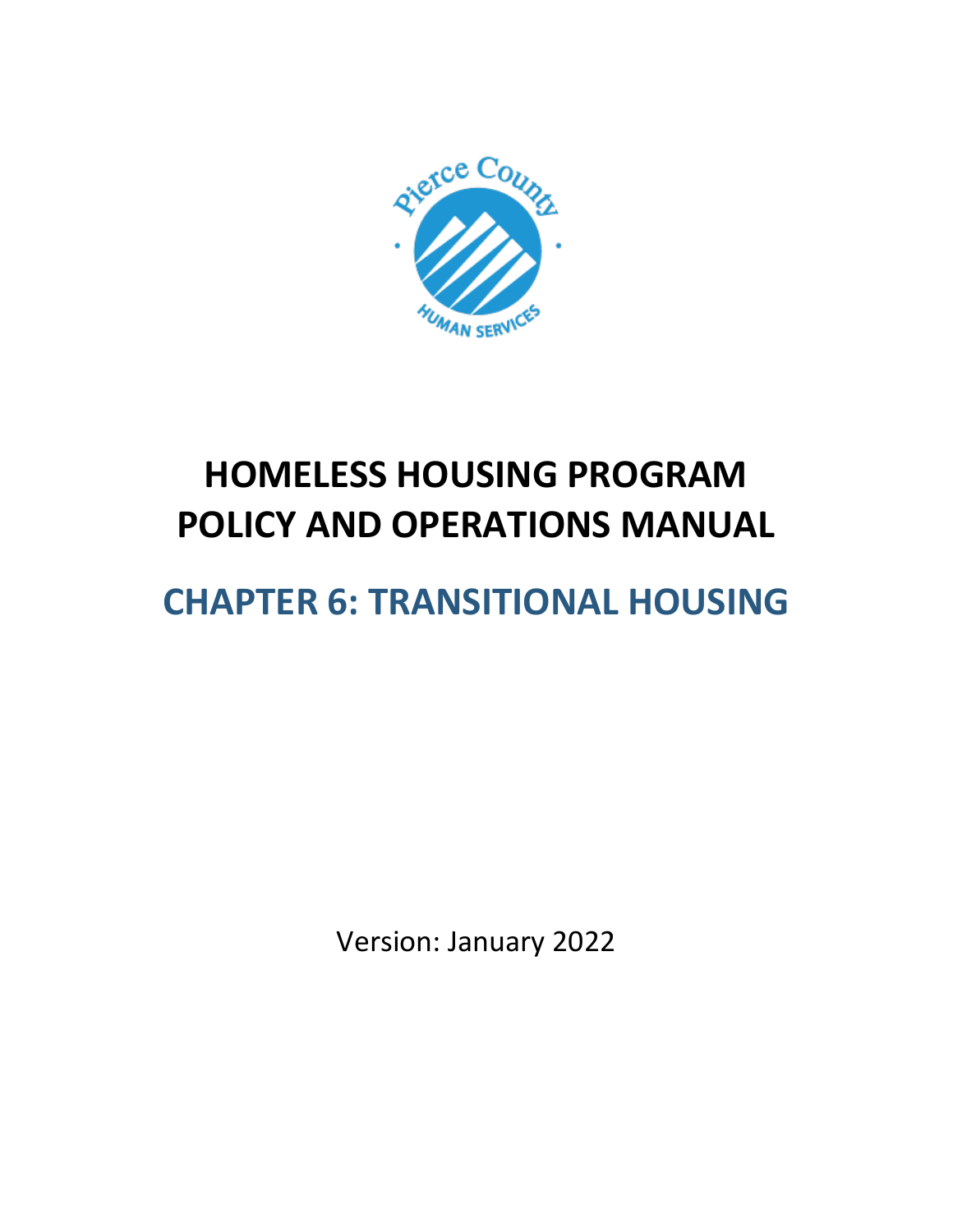# **Table of Contents**

| 6.1 |         |                                                                         |  |
|-----|---------|-------------------------------------------------------------------------|--|
|     | 6.1.1   |                                                                         |  |
|     | 6.1.2   |                                                                         |  |
|     | 6.1.3   |                                                                         |  |
|     |         |                                                                         |  |
|     | 6.1.4   |                                                                         |  |
| 6.2 |         |                                                                         |  |
|     | 6.2.1   |                                                                         |  |
|     | 6.2.1.1 |                                                                         |  |
|     | 6.2.1.2 | ADDITIONAL ELIGIBILITY: REQUIREMENTS SPECIFIC TO FUNDING SOURCE 2       |  |
|     | 6.2.2   | ELIGIBILITY RE-CERTIFICATION: REQUIREMENTS FOR ENROLLED HOUSEHOLDS3     |  |
|     | 6.2.2.1 |                                                                         |  |
|     | 6.2.2.2 | ELIGIBILITY RE-CERTIFICATION REQUIREMENTS: SPECIFIC TO FUNDING SOURCE 3 |  |
|     | 6.2.2.3 |                                                                         |  |
|     | 6.2.3   |                                                                         |  |
| 6.3 |         |                                                                         |  |
|     | 6.3.1   |                                                                         |  |
|     | 6.3.2   |                                                                         |  |
|     | 6.3.2.1 |                                                                         |  |
|     | 6.3.2.2 |                                                                         |  |
|     | 6.3.3   |                                                                         |  |
|     | 6.3.3.1 |                                                                         |  |
|     |         |                                                                         |  |
|     | 6.3.3.3 |                                                                         |  |
|     | 6.3.3.4 |                                                                         |  |
|     | 6.3.4   |                                                                         |  |
|     | 6.3.4.1 |                                                                         |  |
|     | 6.3.4.2 |                                                                         |  |
|     | 6.3.4.3 |                                                                         |  |
|     | 6.3.5   |                                                                         |  |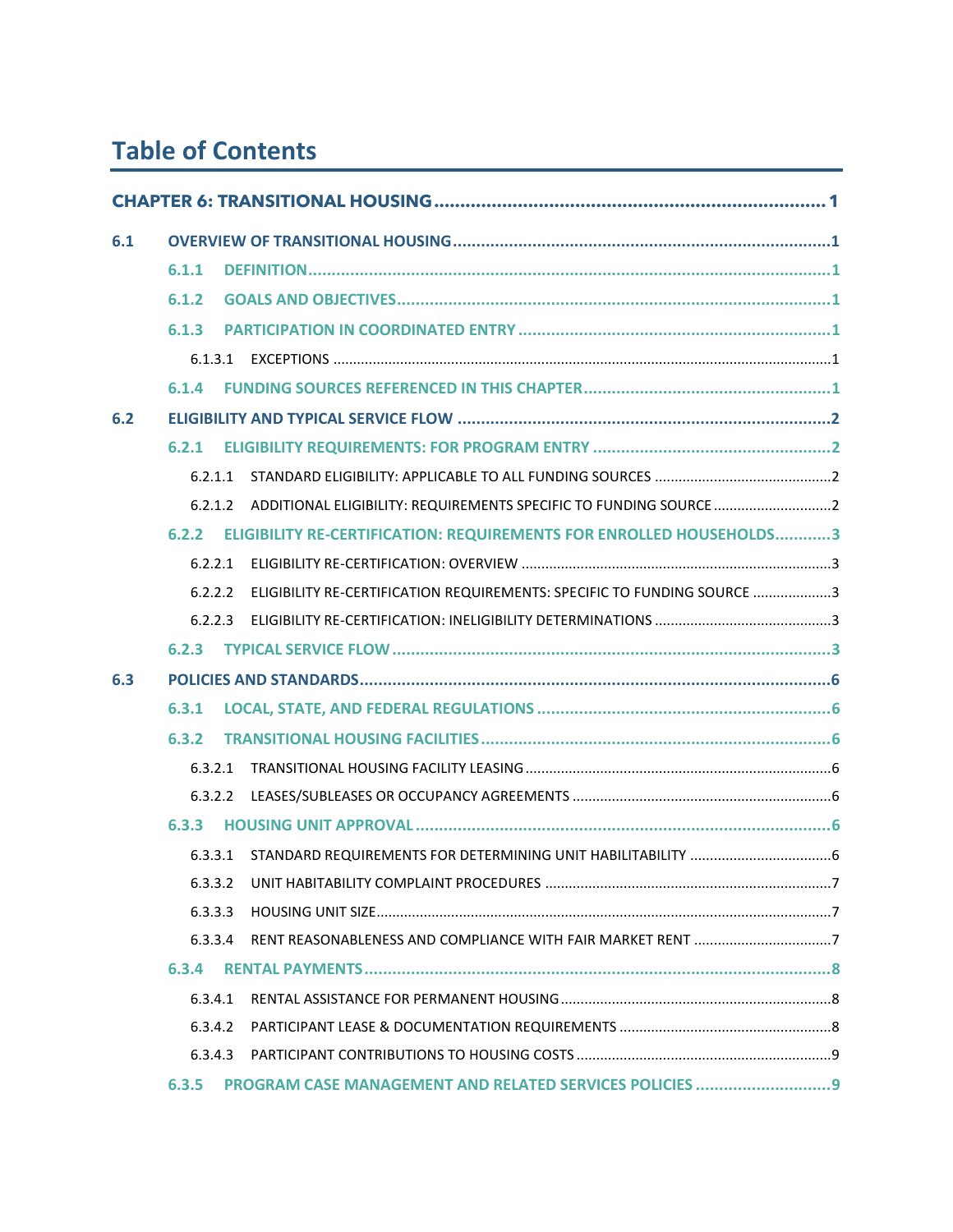|     | 6.3.5.1 |                                                              |  |
|-----|---------|--------------------------------------------------------------|--|
|     | 6352    |                                                              |  |
|     | 6.3.5.3 |                                                              |  |
|     | 6.3.6   |                                                              |  |
|     | 6.3.6.1 |                                                              |  |
| 6.4 |         |                                                              |  |
|     | 6.4.1   |                                                              |  |
|     | 6.4.1.1 |                                                              |  |
|     | 6.4.2   |                                                              |  |
| 6.5 |         |                                                              |  |
|     | 6.5.1   |                                                              |  |
|     | 6.5.2   | DETAILED ELIGIBLE ACTIVITIES: SPECIFIC TO FUNDING SOURCE  15 |  |
|     | 6.5.2.1 |                                                              |  |
|     | 6522    |                                                              |  |
|     | 6.5.3   |                                                              |  |
|     | 6.5.4   |                                                              |  |
| 6.6 |         |                                                              |  |
|     | 6.6.1   |                                                              |  |
|     | 6.6.2   |                                                              |  |
|     | 6.6.3   |                                                              |  |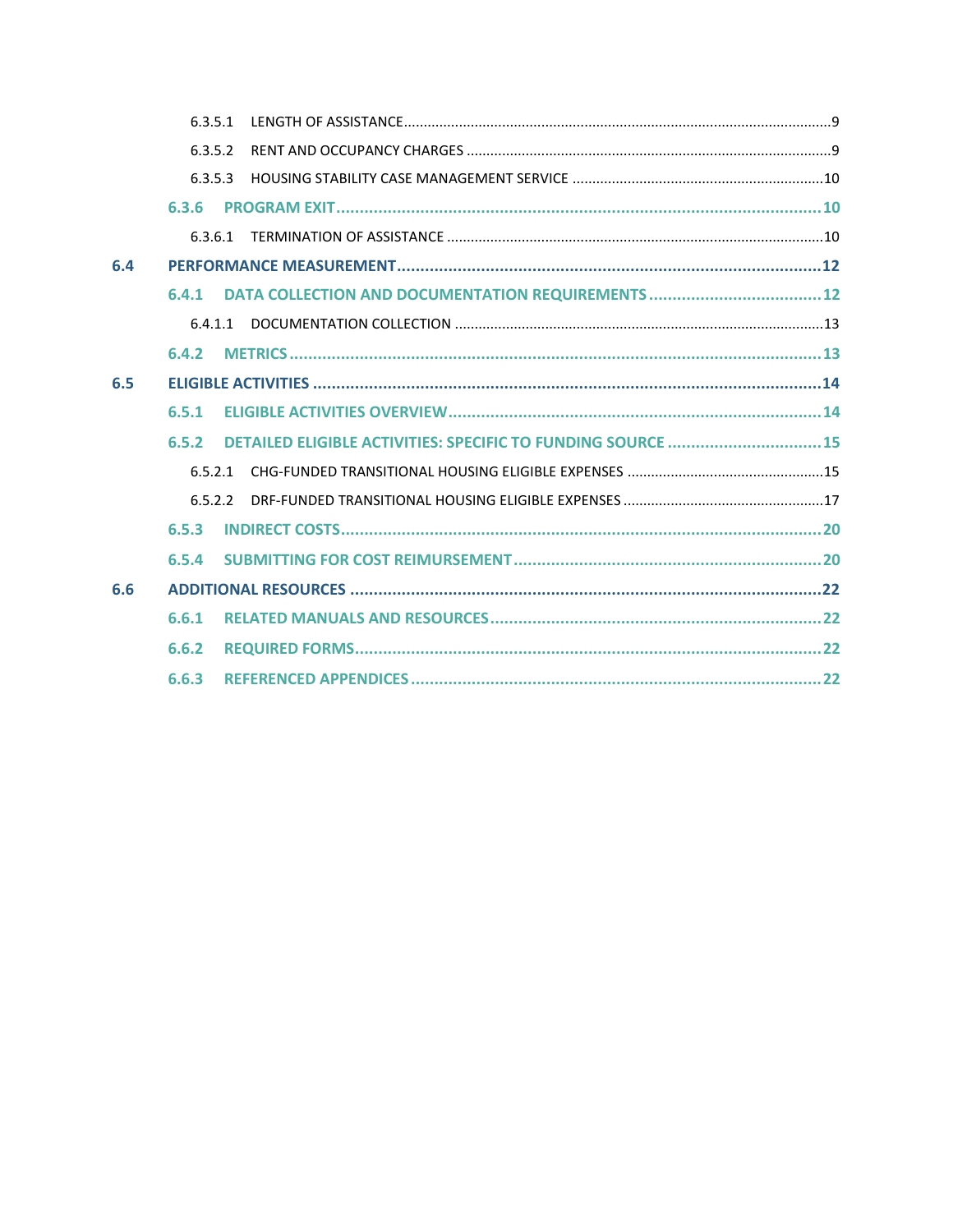# <span id="page-3-0"></span>**CHAPTER 6: TRANSITIONAL HOUSING**

# <span id="page-3-1"></span>**6.1 OVERVIEW OF TRANSITIONAL HOUSING**

# <span id="page-3-2"></span>**6.1.1 DEFINITION**

Transitional Housing (TH) is a temporary housing intervention designed to help households experiencing homelessness with interim stability and support to move as quickly as possible into permanent housing. The maximum length of stay in a TH program is 24 months. TH services include interim housing, housing stability and case management services, and linkages to mainstream and community resources.

## <span id="page-3-3"></span>**6.1.2 GOALS AND OBJECTIVES**

The goal of TH is to provide households with short-term housing while assisting in the resolution of their homelessness and the attainment of permanent housing as quickly as possible.

Among the program's objectives are to:

- Help households quickly identify and move into a safe and suitable housing solution.
- Tailor services to meet the individual needs and goals of the household.
- Identify any additional services or supports the household will need to maintain stability.
- Connect households to mainstream resources and benefits for which they may be eligible.

#### <span id="page-3-4"></span>**6.1.3 PARTICIPATION IN COORDINATED ENTRY**

Pierce County TH service providers are required to participate in Coordinated Entry (CE) and must receive referrals for program vacancies through CE. See **Chapter 3: Coordinated Entry** regarding CE Prioritization, Matching and Referral policies.

#### <span id="page-3-5"></span>**6.1.3.1 EXCEPTIONS**

Victim service providers may choose to not use CE for referrals.

#### <span id="page-3-6"></span>**6.1.4 FUNDING SOURCES REFERENCED IN THIS CHAPTER**

Fund sources referenced in this chapter of the Manual include:

- Consolidated Homeless Grant (CHG)
- Homeless Document Recording Fee (DRF)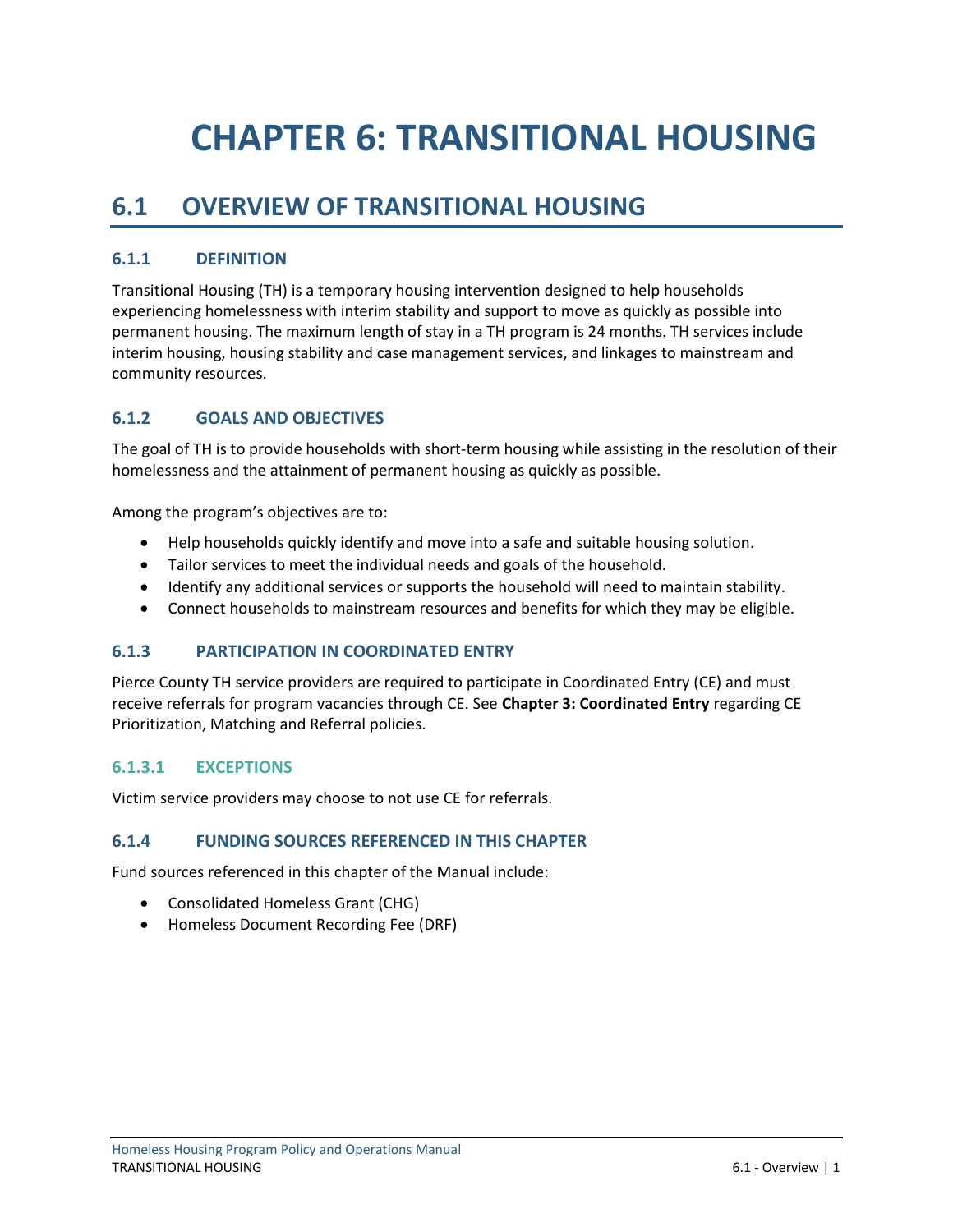# <span id="page-4-0"></span>**6.2 ELIGIBILITY AND TYPICAL SERVICE FLOW**

## <span id="page-4-1"></span>**6.2.1 ELIGIBILITY REQUIREMENTS: FOR PROGRAM ENTRY**

#### <span id="page-4-2"></span>**6.2.1.1 STANDARD ELIGIBILITY: APPLICABLE TO ALL FUNDING SOURCES**

To be eligible for TH, households must meet the following conditions:

- 1. Households must be experiencing homelessness, in accordance with Category 1 or Category 4 of the U.S. Department of Housing and Urban Development (HUD)'s Homelessness Definition as defined by HUD under 24 CFR Part 578<sup>1</sup>.
- 2. Households must meet an Income Standard. Eligibility varies dependent on fund source. Please see Additional Eligibility Requirements Specific to Funding Source below.
- 3. Households must willingly engage with Coordinated Entry for a Screening and Assessment.

TH programs for families with children under 18 may not deny admission to any family based on the age of any child under 18. Exceptions may only be allowable if the program has a primary purpose of implementing an evidence-based practice that requires that housing units be targeted to families with children in a specific age group.

#### <span id="page-4-3"></span>**6.2.1.2 ADDITIONAL ELIGIBILITY: REQUIREMENTS SPECIFIC TO FUNDING SOURCE**

In instances where service providers receive multiple sources of funding for the same unit/household and eligibility requirements overlap, service providers must comply with the more stringent of the requirements.

| <b>Funding Source</b> | <b>Eligibility Guidelines</b>                                                                                                                                                                                                                                |
|-----------------------|--------------------------------------------------------------------------------------------------------------------------------------------------------------------------------------------------------------------------------------------------------------|
| CHG.                  | In addition to the Standard Eligibility Requirements above, the<br>following requirements apply for CHG-funded programs and must be<br>documented using the CHG Verification of Household Eligibility and<br>Income Recertification Form (See Appendix C-2). |
|                       | Following the first 90 days of program participation,<br>households eligible for CHG Standard-funded resources must<br>meet income requirements of at or below 30% Area Median<br>Income.                                                                    |
|                       | In addition to the Standard Eligibility Requirements above, the<br>following requirements apply for DRF-funded TH programs:                                                                                                                                  |
| <b>DRF</b>            | Households eligible for DRF-funded TH resources must meet<br>income requirements of at or below 50% Area Median<br>Income.                                                                                                                                   |

<sup>&</sup>lt;sup>1</sup> See Appendix A-2 for details.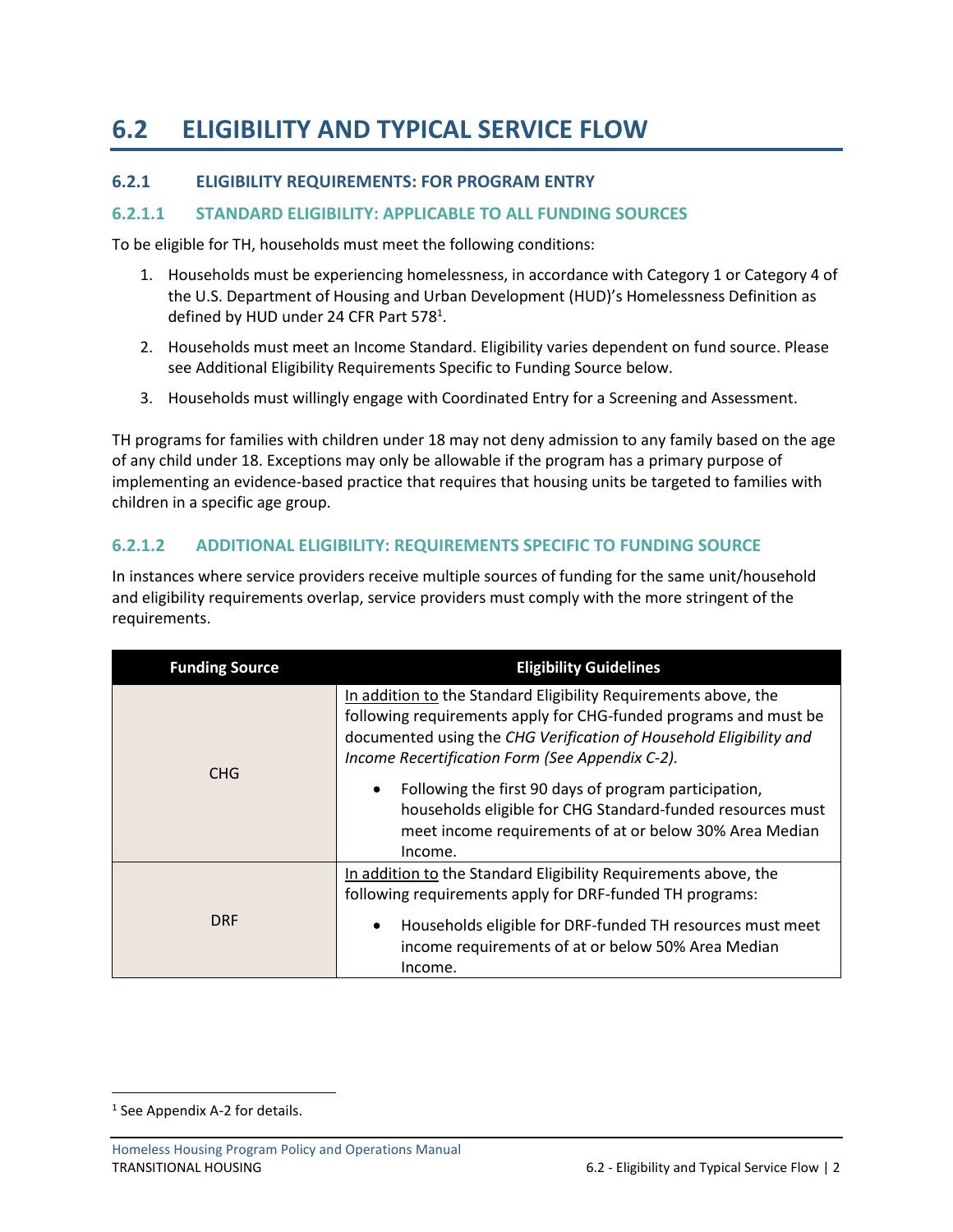## <span id="page-5-0"></span>**6.2.2 ELIGIBILITY RE-CERTIFICATION: REQUIREMENTS FOR ENROLLED HOUSEHOLDS**

#### <span id="page-5-1"></span>**6.2.2.1 ELIGIBILITY RE-CERTIFICATION: OVERVIEW**

Once enrolled in the program, households must continue to meet recertification eligibility criteria at intervals set by the funding source. In instances where service providers use multiple sources of funding for the same household, service providers must comply with the more stringent of the requirements.

### <span id="page-5-2"></span>**6.2.2.2 ELIGIBILITY RE-CERTIFICATION REQUIREMENTS: SPECIFIC TO FUNDING SOURCE**

| <b>Funding Source</b> | <b>Eligibility Guidelines</b>                                                                                                                                                         |
|-----------------------|---------------------------------------------------------------------------------------------------------------------------------------------------------------------------------------|
|                       | Following the first 90 days of a household's program participation,<br>CHG Standard-funded programs must assess each household for<br>income eligibility at least every three months. |
| CHG.                  | To remain eligible at re-certification:<br>1. CHG Standard: Household income must be at or below 30%<br>Area Median Income.                                                           |
|                       | Eligibility must be documented using the CHG Verification of<br>Household Eligibility and Income Recertification Form (See Appendix<br>$C-2$ ).                                       |
| <b>DRF</b>            | No income re-certification requirements.                                                                                                                                              |

# <span id="page-5-3"></span>**6.2.2.3 ELIGIBILITY RE-CERTIFICATION: INELIGIBILITY DETERMINATIONS**

If households are determined income ineligible for CHG funding, they may remain in the program for an additional three months. Case management may continue for an additional six months after the determination of income ineligibility to support the household transition to self-sufficiency.

# <span id="page-5-4"></span>**6.2.3 TYPICAL SERVICE FLOW**

The table below depicts a typical service flow in TH programs, noting that modifications will apply dependent on the needs of the household.

| <b>Process Step</b> | <b>Process Detail</b>                                                                                                                                                                                                                                                                                                                                                                                                                          |
|---------------------|------------------------------------------------------------------------------------------------------------------------------------------------------------------------------------------------------------------------------------------------------------------------------------------------------------------------------------------------------------------------------------------------------------------------------------------------|
|                     | 1. Households are referred to TH providers through CE.                                                                                                                                                                                                                                                                                                                                                                                         |
|                     | 2. Upon receiving a referral, the TH program updates the referral<br>status to Accepted and attempts to contact the household.                                                                                                                                                                                                                                                                                                                 |
| Referrals           | 3. Once in contact with the household, the TH service provider<br>schedules a time to meet with the household to confirm eligibility<br>and conduct an intake and enrollment. Should the TH service<br>provider be unable to contact the household, the program may<br>return the referral to CE with an update that the household was<br>unable to be contacted. See Section 3.3.11.5 for more details on<br>Lost Contact referral protocols. |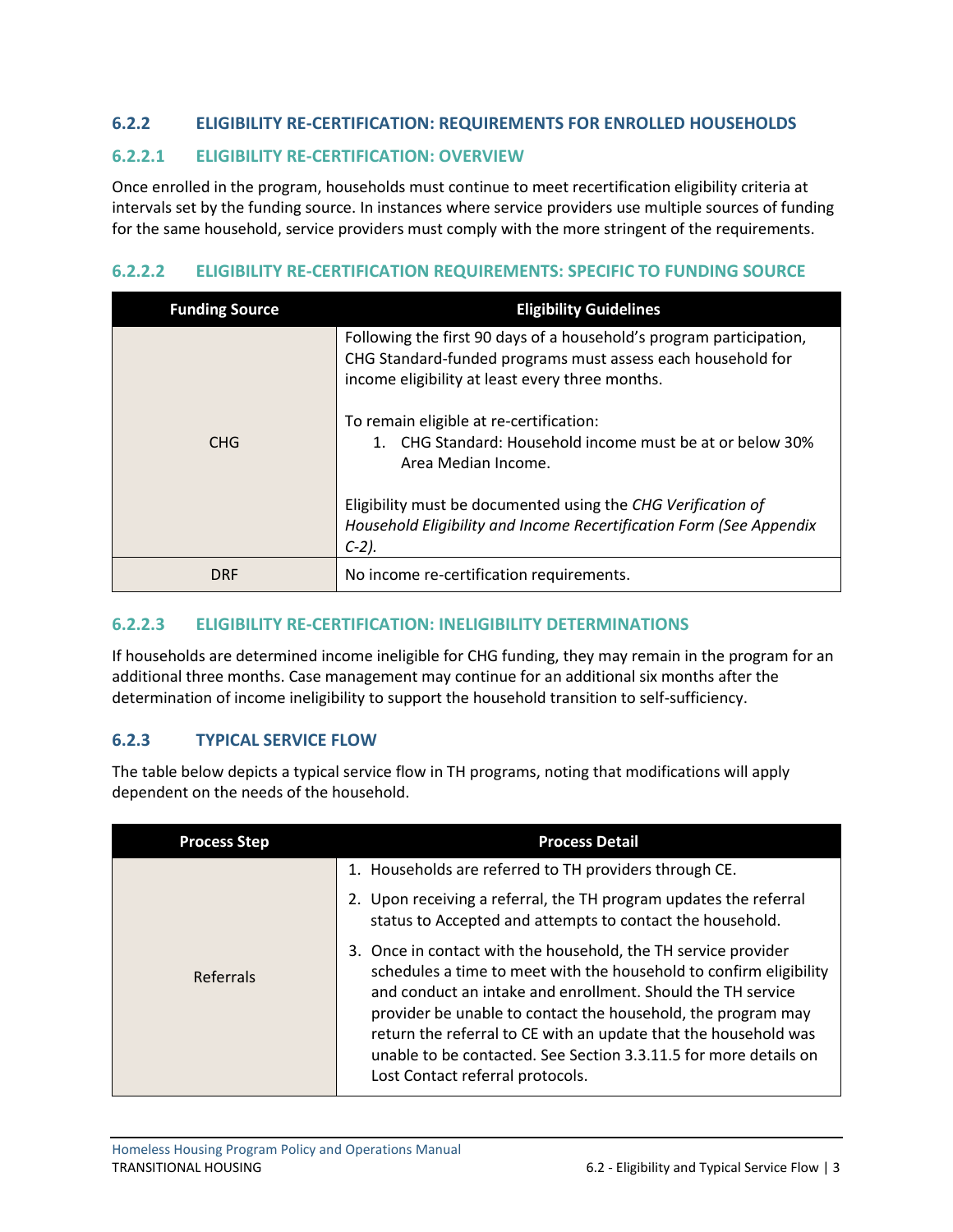|                                                                                                  | 1. If not already available in the participant's file, TH service<br>providers must verify the eligibility of households referred to their<br>program.                                                                                                                                                                                                                                                                                       |
|--------------------------------------------------------------------------------------------------|----------------------------------------------------------------------------------------------------------------------------------------------------------------------------------------------------------------------------------------------------------------------------------------------------------------------------------------------------------------------------------------------------------------------------------------------|
| <b>Eligibility Verification, Data</b><br>Collection, and Program<br><b>Intake and Enrollment</b> | 2. Program staff will collect documentation from household<br>verifying eligibility and, if eligible, enroll the household into the<br>TH program in the Homeless Management Information System<br>(HMIS). Documentation verifying eligibility should be collected<br>prior to enrollment.                                                                                                                                                   |
|                                                                                                  | 3. TH staff reviews all necessary intake paperwork including<br>documents related to Program Agreements, Participant Rights<br>and Responsibilities, Lease/Sublease or Occupancy Agreement,<br>and Grievance Procedures in detail with the household, and both<br>parties sign the Agreement. A copy is provided to the household.                                                                                                           |
|                                                                                                  | Create Housing Stability Plan: Program staff will work with the<br>1.<br>household to outline the steps that will be taken to regain<br>housing. TH staff creates a hard copy file for the participant. This<br>must include, at a minimum:                                                                                                                                                                                                  |
|                                                                                                  | Housing Goals: Concrete plan and action steps for<br>a.<br>moving to housing other than the shelter, ideally to<br>permanent housing.                                                                                                                                                                                                                                                                                                        |
| <b>Housing Stability Plan</b><br>Development                                                     | Linkages to Mainstream Resources: Goal and action<br>b.<br>steps related to obtaining all public/ mainstream benefits<br>to which the participant is entitled and interested. This<br>may include steps towards obtaining or maintaining<br>income through education, employment, job training<br>and/or financial counseling. It may also include linkages<br>to needed physical, mental and/or behavioral health<br>services and supports. |
|                                                                                                  | 2. TH staff and participants regularly review and update the Housing<br>Stability Plan with specific housing and self-sufficiency goals and<br>action steps to retain positive housing outcomes.                                                                                                                                                                                                                                             |
|                                                                                                  | 3. TH staff should assist participants in connections to resources<br>including mainstream benefits and services in alignment with<br>their individualized needs. This may include but is not limited to:                                                                                                                                                                                                                                    |
|                                                                                                  | Medical and health resources<br>a.<br><b>Employment assistance</b><br>b.<br>Social Security Income or Social Security Disability<br>c.<br>Income<br>Mental health resources<br>d.<br>In-home supportive services<br>e.                                                                                                                                                                                                                       |
|                                                                                                  | f.<br>Elderly care assistance<br>Legal representation<br>g.                                                                                                                                                                                                                                                                                                                                                                                  |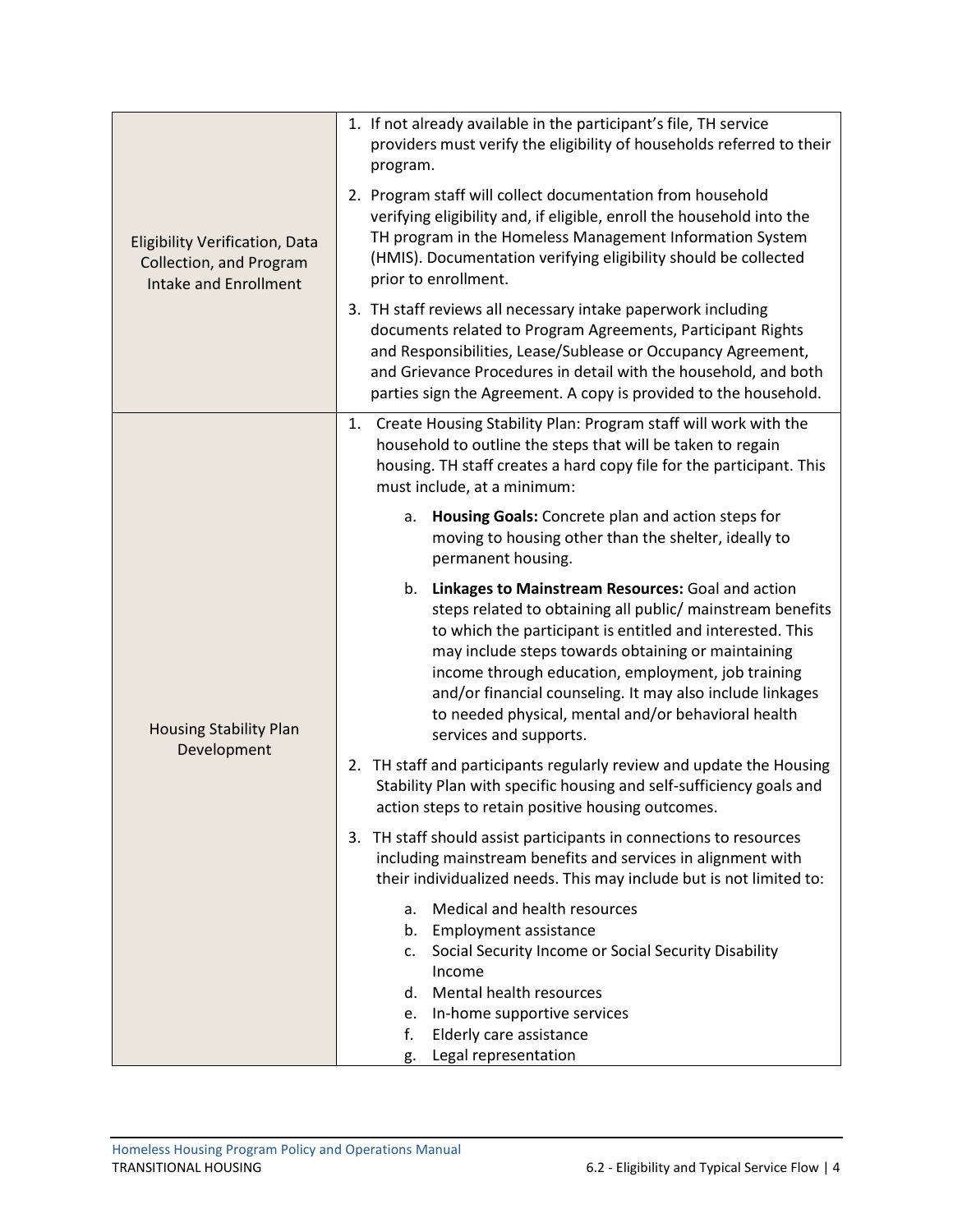|              | 1. Upon exit from the TH program, staff will close out all agency |
|--------------|-------------------------------------------------------------------|
| Program Exit | paperwork according to agency procedures and exit the             |
|              | household from the TH program in HMIS.                            |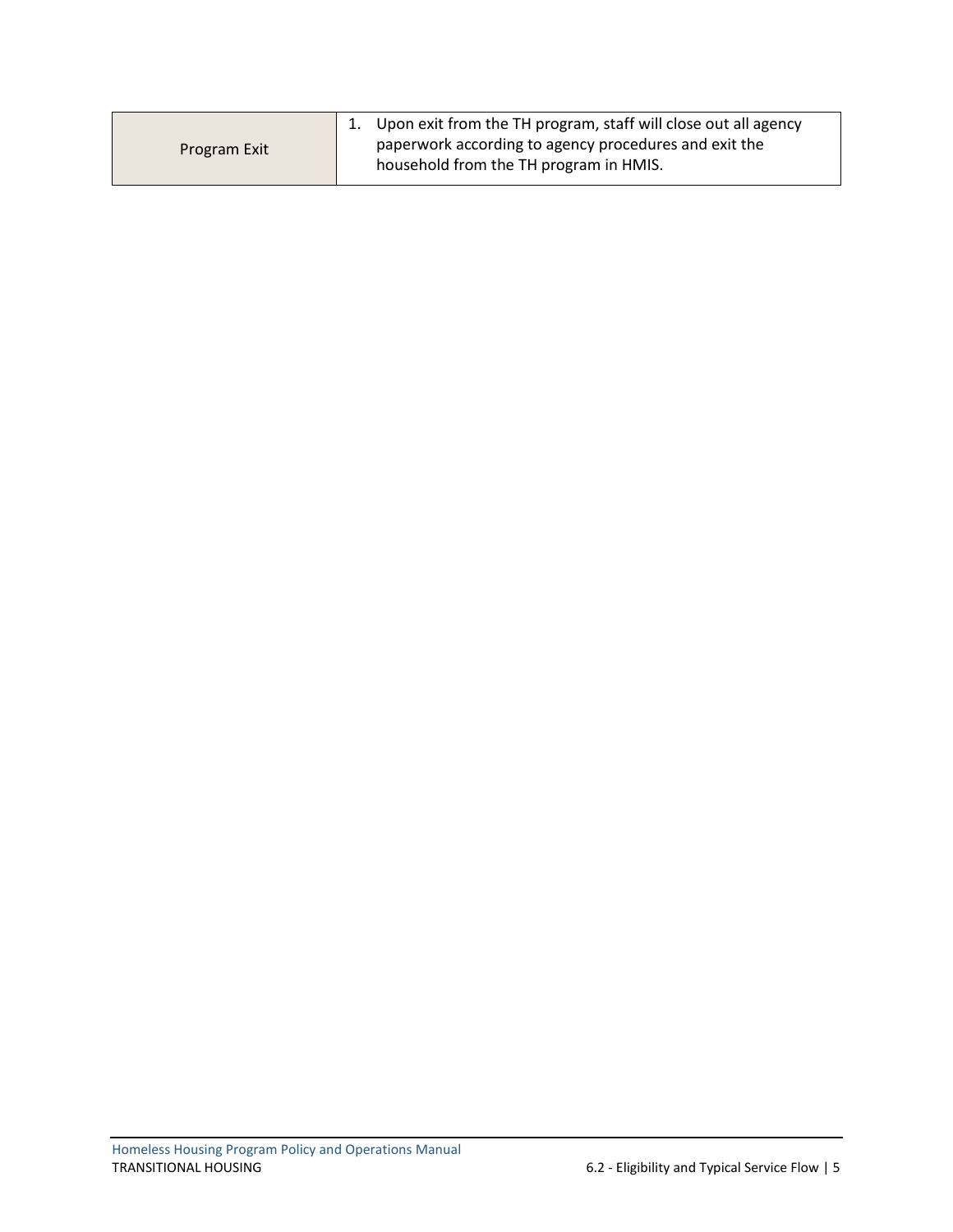# <span id="page-8-0"></span>**6.3 POLICIES AND STANDARDS**

# <span id="page-8-1"></span>**6.3.1 LOCAL, STATE, AND FEDERAL REGULATIONS**

TH programs are governed by an array of state, local, and federal regulations. Service providers should reference applicable regulations included in **Section 1.3: Universal Policies and Standards**. This is not an exhaustive list; it is the responsibility of each individual service provider to ensure they are in compliance with all applicable local, state, and federal regulations. In instances where regulations overlap, service providers must comply with the more stringent of the applicable regulations.

# <span id="page-8-2"></span>**6.3.2 TRANSITIONAL HOUSING FACILITIES**

# <span id="page-8-3"></span>**6.3.2.1 TRANSITIONAL HOUSING FACILITY LEASING**

Transitional Housing projects may lease property, or portions of property, not owned by the service provider or project sponsor involved, for use in providing transitional housing or providing supportive services. Funds may be used to lease individual units or all or part of structures. Rents must be reasonable, and in the case of individual units, the rent paid may not exceed HUD-determined Fair Market Rents. Leasing funds may not be used for units or structures owned by the service provider, subservice provider, their parent organization(s), any other related organization(s), or organizations that are members of a partnership where the partnership owns the structure without a HUD-authorized exception. When leasing funds are used to pay rent on units, the lease must be between the service provider or the subservice provider and the landowner, with a sublease or occupancy agreement with the participant. The service provider may, but is not required to, charge the participant an occupancy charge, consistent with the parameters specified in the CoC interim rule.

# <span id="page-8-4"></span>**6.3.2.2 LEASES/SUBLEASES OR OCCUPANCY AGREEMENTS**

Transitional Housing participants must have a signed lease/sublease or occupancy agreement for the unit in which they are residing. Participants in TH must enter into a lease agreement for a term of at least one month. The lease must be automatically renewable upon expiration, except on prior notice by either party, up to a maximum term of 24 months.

# <span id="page-8-5"></span>**6.3.3 HOUSING UNIT APPROVAL**

# <span id="page-8-6"></span>**6.3.3.1 STANDARD REQUIREMENTS FOR DETERMINING UNIT HABILITABILITY**

Service providers must verify and document the habitability of all housing units into which a participant will be moving (regardless of whether it is a Transitional Housing unit or a permanent housing unit) prior to participant move-in or paying any move-in assistance. Programs must comply with HUD's Housing Quality Standards (HQS) for habitability determinations. An HQS Pre-Inspection Checklist is included in the Appendix for reference (See Appendix B-2). Complete records of inspections and follow-up actions must be maintained in the participant file.

#### **PROCESS TO VERIFY HOUSING QUALITY STANDARDS**

In Pierce County, all HQS inspections are completed by Pierce County Human Services. Inspections less than 12 months old performed by the Housing Authority can be used. For units that require HQS inspection, staff can request an HQS inspection by visiting the Pierce County Human Services website at https://www.piercecountywa.gov/4804/Housing-Quality-Standards-Inspections-HQ. In advance of the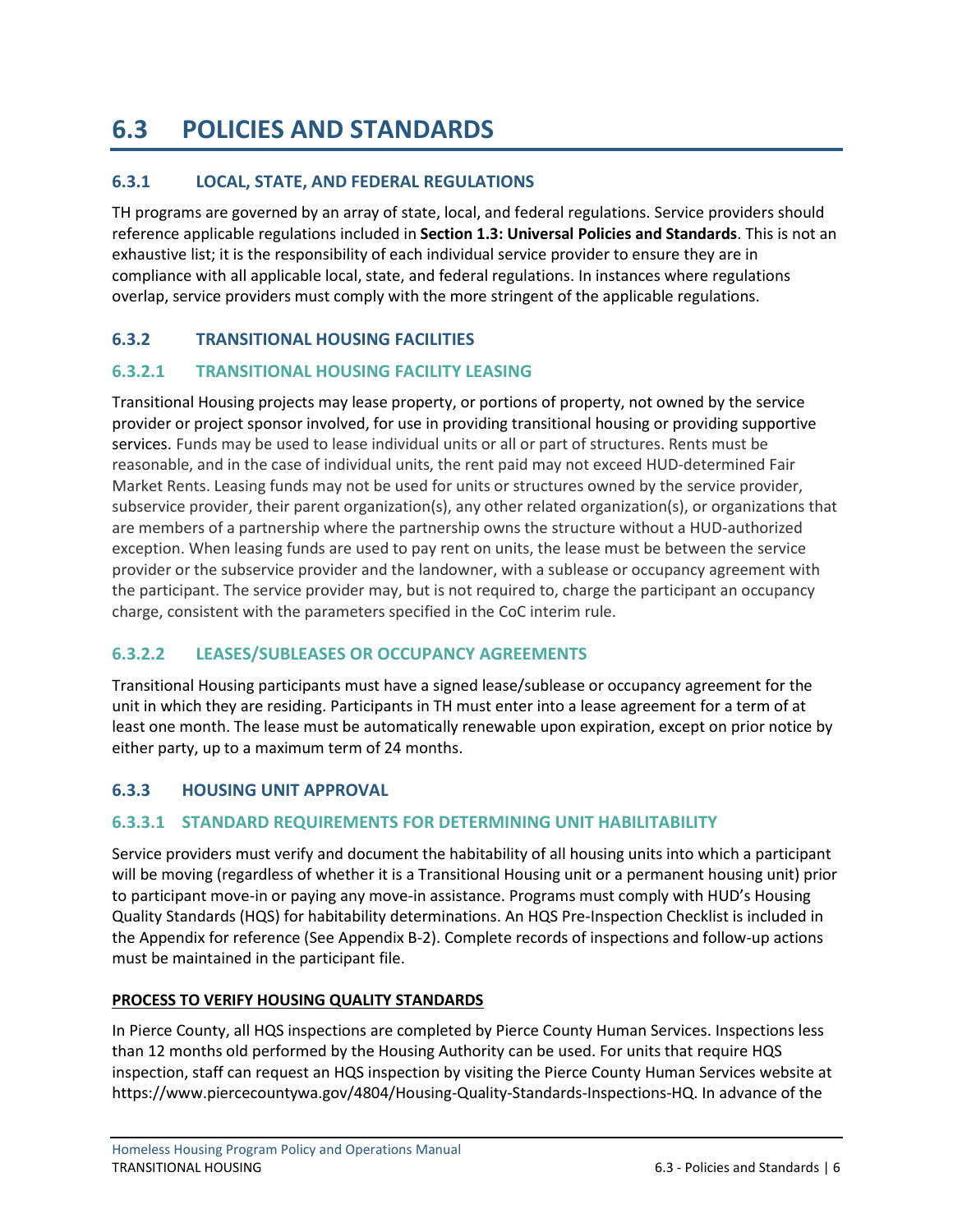Inspection, the service provider must provide a copy of the inspection form to the landlord at least five days in advance of the scheduled appointment.

### **HOUSING UNIT SIZE**

In alignment with HUD HQS, each participating household must have the bedroom size that fits their household size. For example, two adults in a shared housing situation must have their own lease, and their own bedroom. Two adults may share one bedroom if they present together as a household. However, if the unit has a Housing Authority-issued voucher attached to it, service providers must seek approval from the Housing Authority to approve multiple adults for a single room or Single Room Occupancy unit.

## **EXCEPTION: SPECIFIC TO CHG FUNDING SOURCE**

Documented habitability is not required in CHG-funded programs in instances in which a participant will be moving in with friends or family.

# <span id="page-9-0"></span>**6.3.3.2 UNIT HABITABILITY COMPLAINT PROCEDURES**

Participants must be informed in writing of the habitability complaint process and assured that complaints regarding their housing unit's safety and habitability will not affect the household's eligibility for assistance. Service provider must have a written procedure describing the response to complaints regarding unit safety and habitability that includes mandatory inspection when a complaint is reported. Complaints must include the completed HQS Inspection and supporting documents with the specific complaint, follow-up, and resolution.

# <span id="page-9-1"></span>**6.3.3.3 HOUSING UNIT SIZE**

Units must meet size requirements based on household size and composition and rent reasonableness based on Occupancy Standards. Occupancy Standards refer to the guidelines set by a RRH program governing the number of bedrooms allowed for households of different sizes and composition. Service providers have some flexibility in developing these standards as long as the standards do not violate fair housing requirements and comply with Federal, State, and local fair housing and civil rights laws. The primary intent when developing occupancy standards for the rental program is to provide for the smallest number of bedrooms needed by a household without overcrowding. It is acceptable to make allowances for special needs or circumstances, but the standards developed by the service provider must be applied equally and fairly to all participants.

# <span id="page-9-2"></span>**6.3.3.4 RENT REASONABLENESS AND COMPLIANCE WITH FAIR MARKET RENT**

Service providers must comply with Pierce County's rent limit policies for move-in assistance and perform a rent reasonableness determination.

#### **RENT LIMIT**

Service providers must comply with Pierce County's rent limit policy for rental assistance, which varies by funding source. HUD sets geographically specific Fair Market Rent (FMR) limits annually for the housing costs of units, including both rent and utilities. Utilities include electricity, fuel (e.g., natural gas, oil), water, sewer, and trash removal, if trash is included in the water/sewage bill for that area OR if it is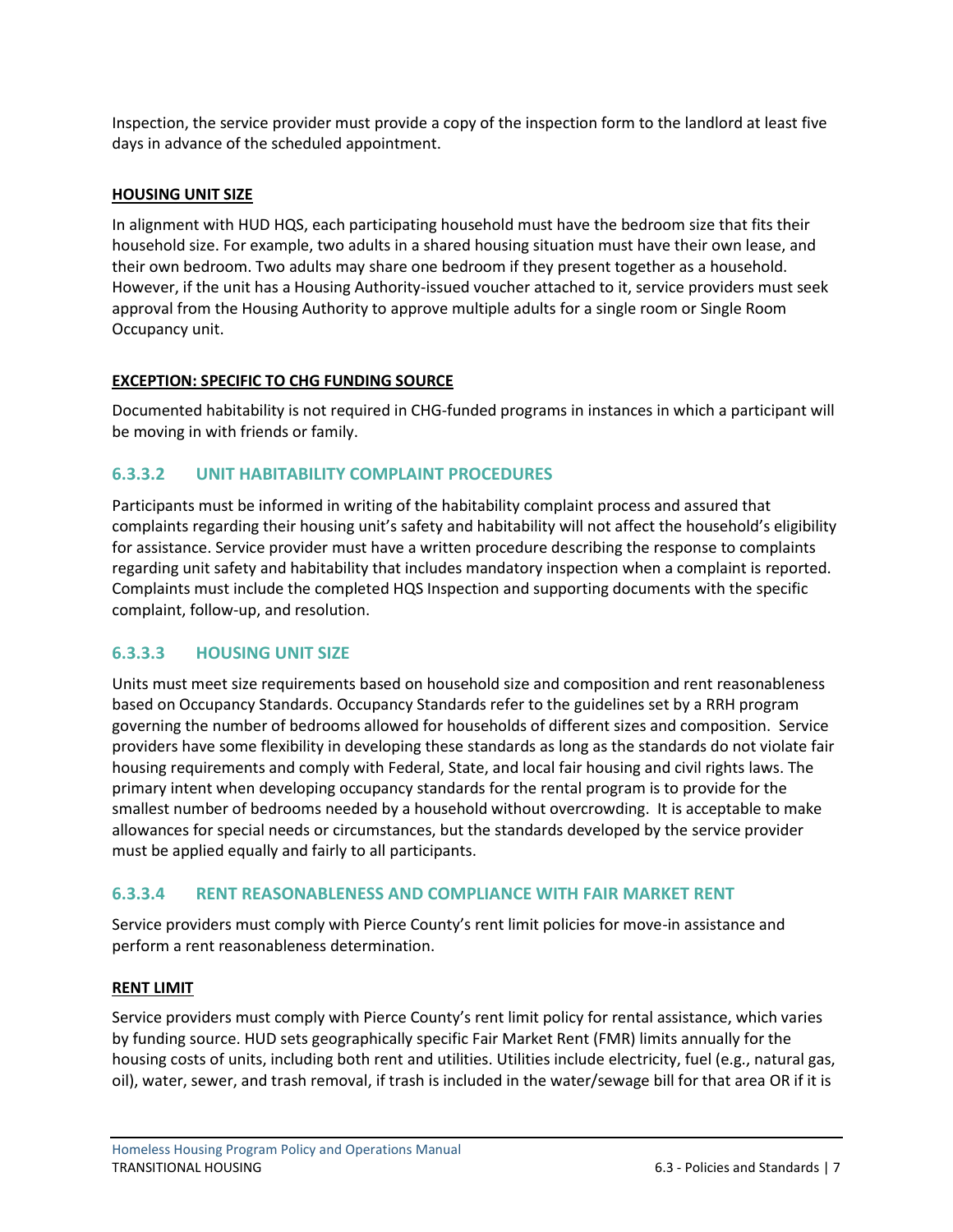included in the rent for all tenants. Otherwise, if trash-removal is a stand-alone bill, it is not eligible. Telephone, internet, and cable are not eligible utilities.

#### **RENT REASONABLENESS**

The Rent Reasonableness standard is designed to ensure that rents being paid are reasonable in relation to rents being charged for comparable units in the same market. To make this determination, service providers should consider: the location, quality, size, type, and age of the unit, and any amenities, housing services, maintenance, and utilities to be provided.

To calculate the gross rent for purposes of determining whether it meets the Rent Reasonableness standard, consider the entire housing cost: rent plus the cost of any utilities that must, according to the lease, be the responsibility of the tenant. Utility costs may include gas, electric, water, sewer, and trash. However, telephone, cable or satellite television service, and internet service should be excluded. The gross rent also does not include pet fees or late fees that the participant may accrue for failing to pay the rent by the due date established in the lease.

Note that not every element in the suggested list of nine things to check for must be known to establish a comparable unit. Service providers should use the *Rent Reasonableness Checklist and Certification Form* for documentation (See Appendix B-3); alternate forms may be utilized if approved in advance by Pierce County. At least three comparable units must be documented to demonstrate Rent Reasonableness.

Service providers, regardless of fund source, must document that the unit complies with HUD's standards of Rent Reasonableness<sup>2</sup>.

# <span id="page-10-0"></span>**6.3.4 RENTAL PAYMENTS**

#### <span id="page-10-1"></span>**6.3.4.1 RENTAL ASSISTANCE FOR PERMANENT HOUSING**

Rental assistance is an eligible cost category when assisting a participant to exit TH and move into permanent housing. However, rent cannot be provided to a participant who is already receiving rental assistance or living in a housing unit receiving rental assistance or operating assistance through other federal, State, or local sources. Move in costs (such as deposits or application fees) may be combined with other sources.

#### <span id="page-10-2"></span>**6.3.4.2 PARTICIPANT LEASE & DOCUMENTATION REQUIREMENTS**

A written and legally binding lease is required when rental assistance will be paid to a landlord on a participant's behalf. The lease must be established between the participant and the landlord/owner.

Based on the funding source and Rental Assistance provided, alternate documentation may be acceptable in lieu of a lease, based on the criteria in the table below.

<sup>&</sup>lt;sup>2</sup> According to [24 CFR 982.507 \(b\).](https://ecfr.federalregister.gov/current/title-24/subtitle-B/chapter-IX/part-982/subpart-K/section-982.507#p-982.507(b)) See Appendix B-3 and [https://www.hudexchange.info/resource/4424/coc-rent](https://www.hudexchange.info/resource/4424/coc-rent-reasonableness-and-fair-market-rent/)[reasonableness-and-fair-market-rent/](https://www.hudexchange.info/resource/4424/coc-rent-reasonableness-and-fair-market-rent/) for more information on documenting Rent Reasonableness.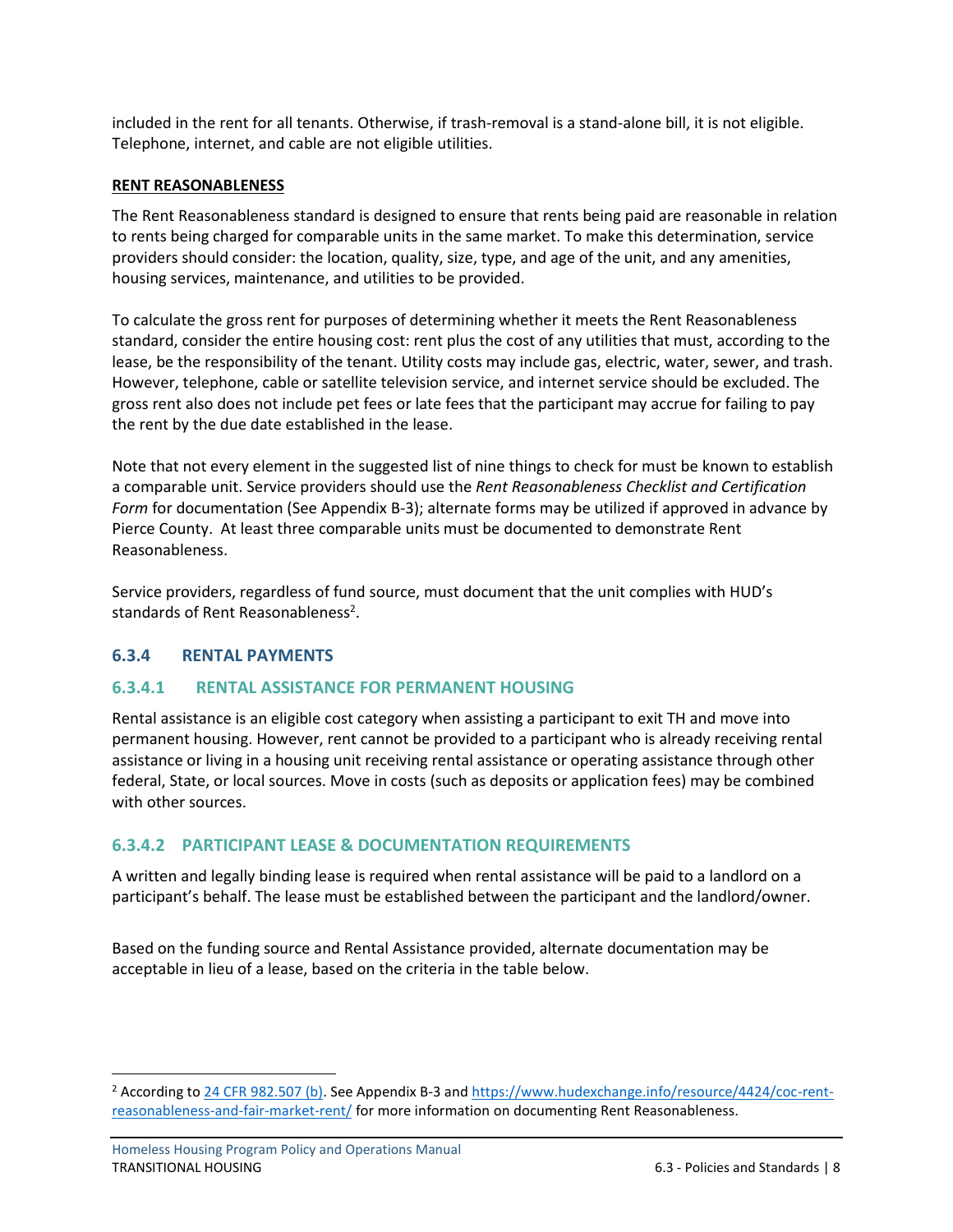| <b>Funding Source</b> | <b>Type of Rental Assistance</b>                                                                  | <b>Allowable Documentation</b>                                                                                                                                                                     |
|-----------------------|---------------------------------------------------------------------------------------------------|----------------------------------------------------------------------------------------------------------------------------------------------------------------------------------------------------|
|                       | Move-In Costs Only (i.e.,<br>security deposits, first and<br>last month rent)                     | Intent to Rent documentation                                                                                                                                                                       |
| <b>CHG</b>            | Rental Payments to Friend or<br>Family Member Not in<br><b>Business of Property</b><br>Management | Certification of Payment Obligation: In these<br>instances, CHG requires use of CHG<br>Certification of Payment Obligation/Potential<br>Eviction from Friend or Family Form (See<br>Appendix C-8). |

# <span id="page-11-0"></span>**6.3.4.3 PARTICIPANT CONTRIBUTIONS TO HOUSING COSTS**

The standards below apply to determining the participant's share of move-in costs and other costs to secure permanent housing. Although each household may receive a different amount of move-in costs in consideration of the household's resources and expenses, the procedure for determining the subsidy must be standardized.

- Move-in Assistance is to be individualized and based on participant need. Move-in assistance can include up to 100% coverage of the first/last month's rent and security deposit.
- Assistance to secure permanent housing is to be individualized and based on participant need. Other costs to secure permanent housing can include up to 100% coverage of application fees, background check fees, credit check fees, and utility deposits.

# <span id="page-11-1"></span>**6.3.5 PROGRAM CASE MANAGEMENT AND RELATED SERVICES POLICIES**

#### <span id="page-11-2"></span>**6.3.5.1 LENGTH OF ASSISTANCE**

TH programs are up to 24 months in length. While lengths of stay up to 24 months is allowable, efforts should be made to assist households in identifying and securing safe, stable housing as quickly as possible.

Supportive services must be made available to residents throughout the duration of their enrollment in TH. Services may also be provided to former residents of TH who were homeless in the prior six months, for no more than six months after leaving TH to assist their adjustment to permanent housing.

Service providers shall conduct, at minimum, an annual assessment of the service needs of the participants and should adjust services accordingly. Assessments of services may happen at more frequent intervals and are recommended any time circumstances significantly change for the household.

# <span id="page-11-3"></span>**6.3.5.2 RENT AND OCCUPANCY CHARGES**

TH programs may, but are not required, to collect rent and occupancy charges from TH participants. These charges may be reserved, in whole or in part, to assist participants in their move to permanent housing. If occupancy charges are imposed, they may not exceed the highest of:

- 30 percent of the family's monthly adjusted income (adjustment factors include the number of people in the family, age of family members, medical expenses, and child-care expenses)
- 10 percent of the family's monthly income, or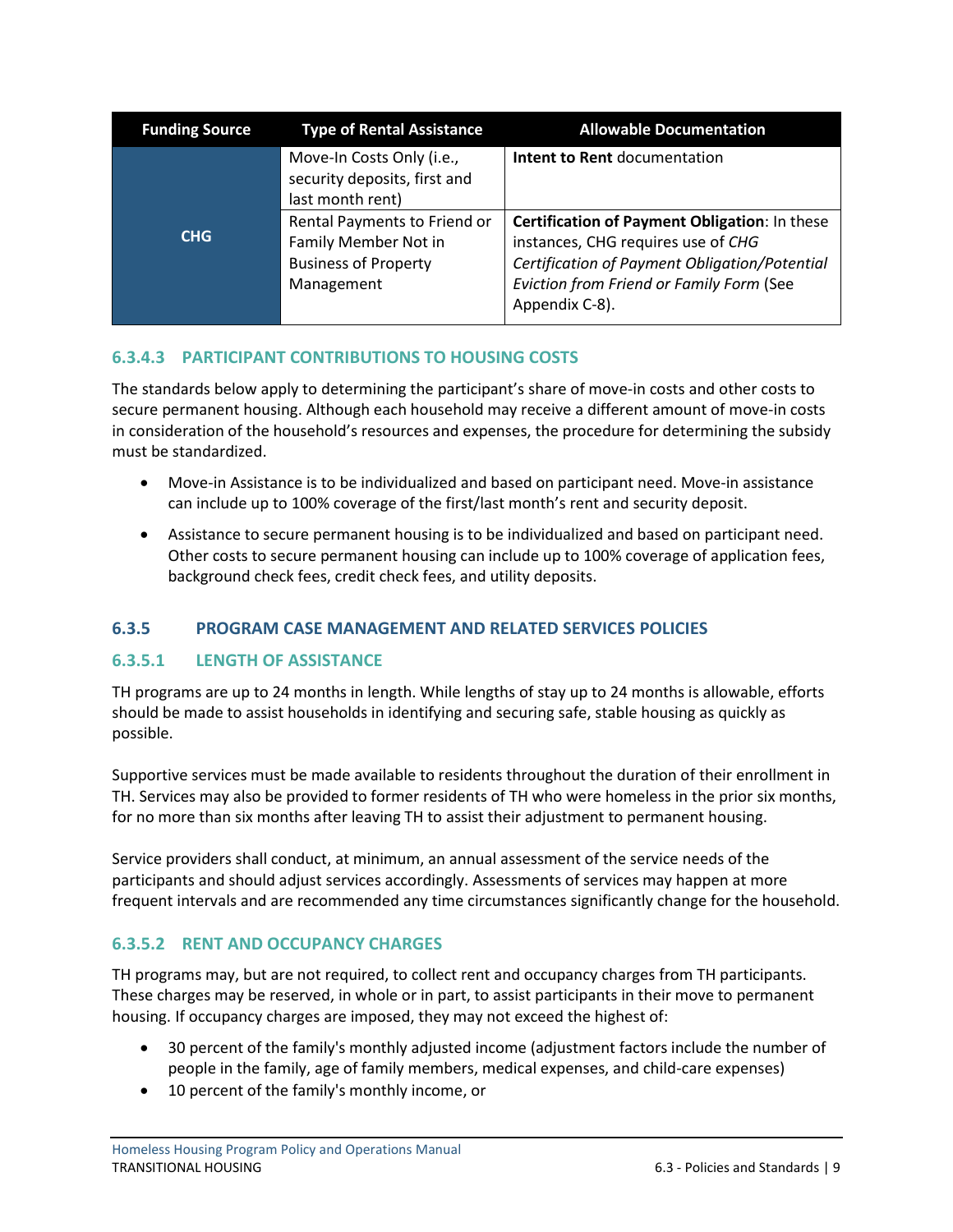• If the family is receiving payments for welfare assistance from a public agency and a part of the payments (adjusted in accordance with the family's actual housing costs) is specifically designated by the agency to meet the family's housing costs, the portion of the payments that is designated for housing costs.

# <span id="page-12-0"></span>**6.3.5.3 HOUSING STABILITY CASE MANAGEMENT SERVICE**

Case management and services must be available to all TH participants on an ongoing basis. Participation in services cannot be mandated. Housing-related case management services include:

- Conducting initial evaluation to verify and document eligibility for TH
- Counseling
- Developing, securing, and coordinating services
- Obtaining Federal, State, and local benefits
- Monitoring and evaluating participant progress
- Providing information and referrals to other providers
- Developing an individualized housing and service plan (e.g., Housing Stability Plan)
- Conducting required re-evaluations

#### **SUPPORTIVE SERVICES AGREEMENT**

Service providers and subservice providers may require the participants to take part in supportive services that are not disability-related services provided through the project as a condition of continued participation in the program. Examples of disability-related services include, but are not limited to, mental health services, outpatient health services, and provision of medication, which are provided to a person with a disability to address a condition caused by the disability. Notwithstanding this provision, if the purpose of the project is to provide substance abuse treatment services, service providers and subservice providers may require participants to take part in such services as a condition of continued participation in the program.

#### <span id="page-12-1"></span>**6.3.6 PROGRAM EXIT**

Households should be exited from the program when: 1) they are no longer eligible for or in need of services, 2) they have completed all goals as outlined in the Housing Stability Plan, 3) they have financial ability to meet basic living needs, or 4) violation of a Program Agreement is discovered. Participant households should not be exited from the program for lack of stability. In all cases of exiting the program (voluntarily or involuntarily), staff must provide written communication to the both the household (and if applicable) the landlord, as well as inform any other partner staff with whom the household is currently working. Providers must have a Termination of Assistance procedure that adheres to the policy below.

# <span id="page-12-2"></span>**6.3.6.1 TERMINATION OF ASSISTANCE**

Service providers must have a written program termination policy that describes the reasons a household would be terminated from participation, the notification process, and assurance the household will be made aware of the grievance process. To terminate rental assistance or housing stabilization services, the process, at a minimum, must:

• Provide written notice to the participant with a clear statement of the reasons for termination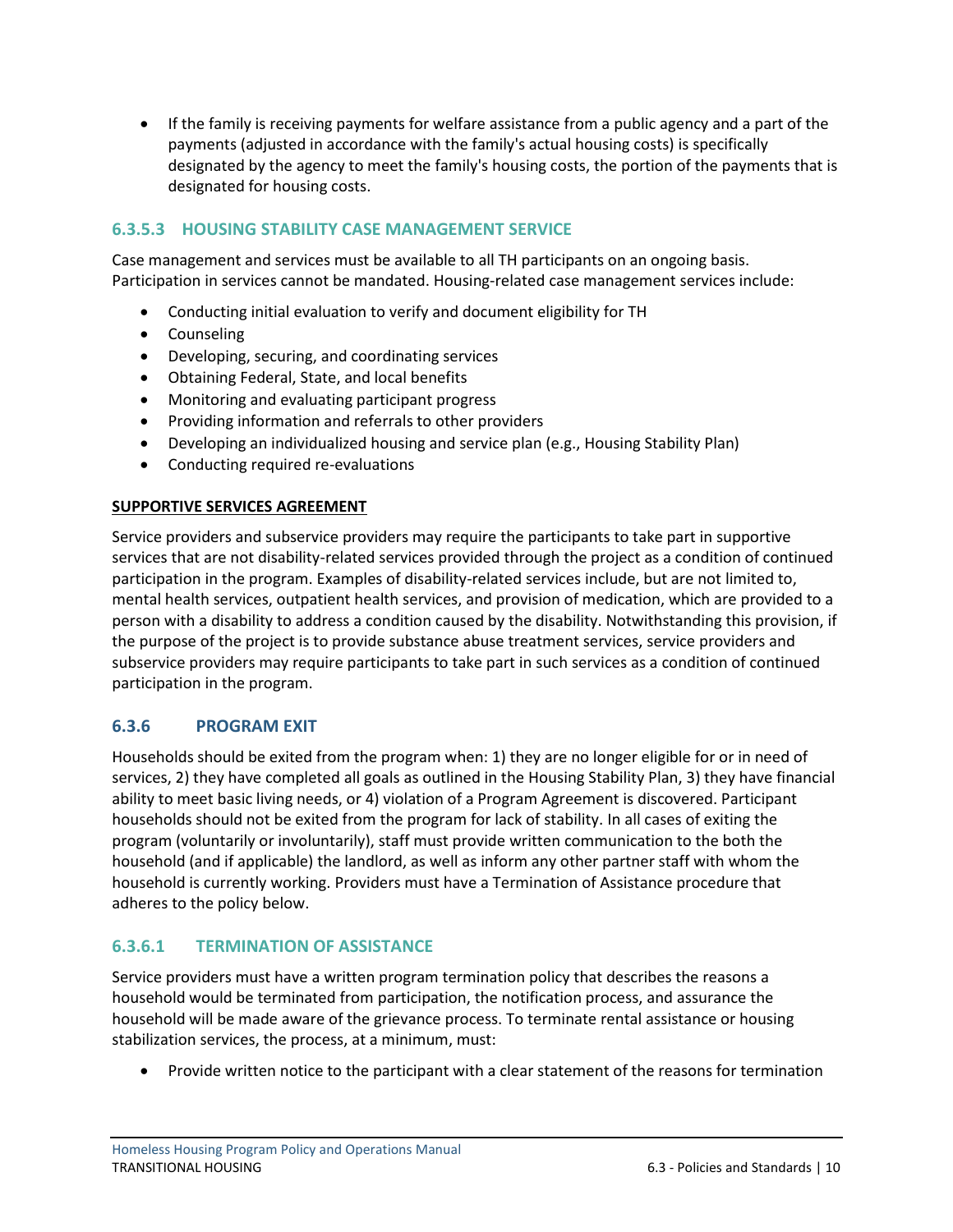- An opportunity for the participant to present written or oral objections before a person other than the person (or subordinate of the that person) who made or approved the termination decision
- Prompt written notice of the final decision to the participant

If a participant violates program requirements, the service provider may terminate assistance in accordance with the formal process established through the policy. Service providers must exercise judgment and examine all extenuating circumstances in determining when violations warrant termination so that a participant's assistance is terminated only in the most severe cases. Program termination does not bar programs from providing further assistance at a later date to the same household.

Note that program participation and rent tenancy are separate processes. For example, a participant may have their lease terminated but still be eligible for services and to look for new housing or a participant may be ineligible for services but still have their lease in-tact with full responsibility for rent payment.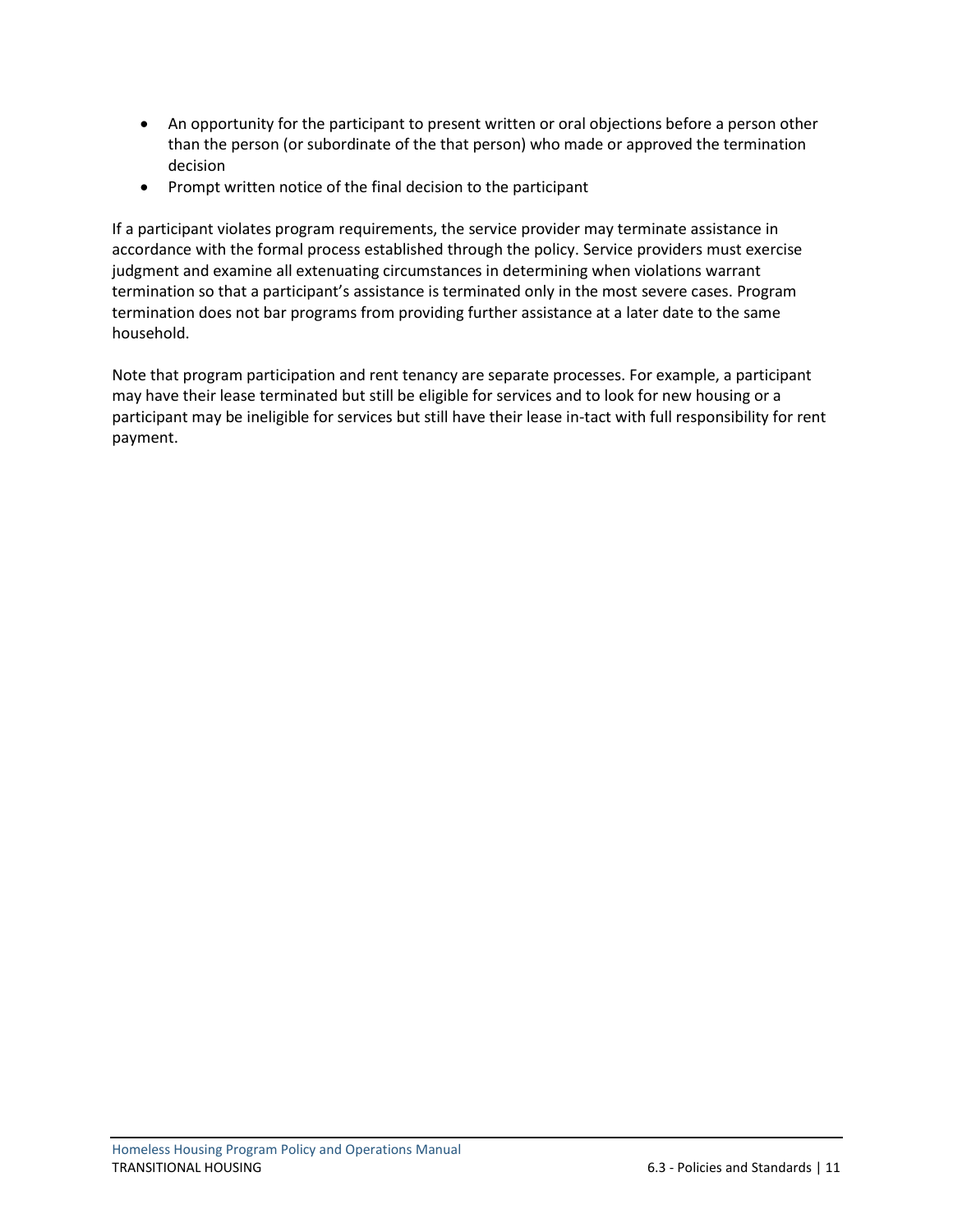# <span id="page-14-0"></span>**6.4 PERFORMANCE MEASUREMENT**

# <span id="page-14-1"></span>**6.4.1 DATA COLLECTION AND DOCUMENTATION REQUIREMENTS**

HUD universal data elements and HUD program specific data elements must be collected and reported in HMIS within five business days of participant entry into the program. Additional TH data collection and documentation requirements are summarized in the table below. Third-Party source documentation should always be sought first. If it cannot be obtained, Third-Party Written or Oral Verification should be sought (with a preference for written documentation). If neither can be obtained, then efforts to collect all types of Third-Party documentation should be recorded and Self-Certification shall be obtained from the participant and kept in the Participant File. See Appendix C-4 and C-5 for sample forms.

#### **Documentation Requirement Details All TH Programs**

#### **Homelessness**

For each household who receives assistance, documentation of meeting HUD's Homelessness Definition Category 1 or 4 must be collected prior to entry. Details regarding HUD criteria may be found in Appendix A-2.

#### **Lease/Sublease or Occupancy Agreement**

TH participants must have a signed lease or occupancy agreement.

#### **Housing Stability**

Documentation of Housing Stability Plan; referrals and connections to mainstream providers and resources; monthly case management services provided; and plans and progress towards selfsufficiency.

#### **Housing Quality Standards**

The service provider or subservice provider must retain documentation of compliance with the housing standards in § 578.75(b), including inspection reports.

#### **Income**

For each household who receives assistance, the following documentation of annual income must be on file.

- Income evaluation form
	- o *If funded via CHG, utilize CHG Verification of Household Eligibility and Income Recertification Form (Appendix C-2), CHG Income Eligibility Worksheet (Appendix C-3),* and (if applicable, if participant has no income) *CHG Self-Declaration of Housing Status or No Income Form (Appendix C-5).*
- Source documents (*e.g.,* most recent wage statement, unemployment compensation statement, public benefits statement, bank statement) for the assets held by the participant and income received before the date of the evaluation.
	- $\circ$  To the extent that source documents are unobtainable, a written statement by the relevant third party (*e.g.,* employer, government benefits administrator) or the written certification by the recipient's or subrecipient's intake staff of the oral verification by the relevant third party of the income the participant received over the most recent period, or
	- $\circ$  To the extent that source documents and third-party verification are unobtainable, the written certification by the participant of the amount of income that the program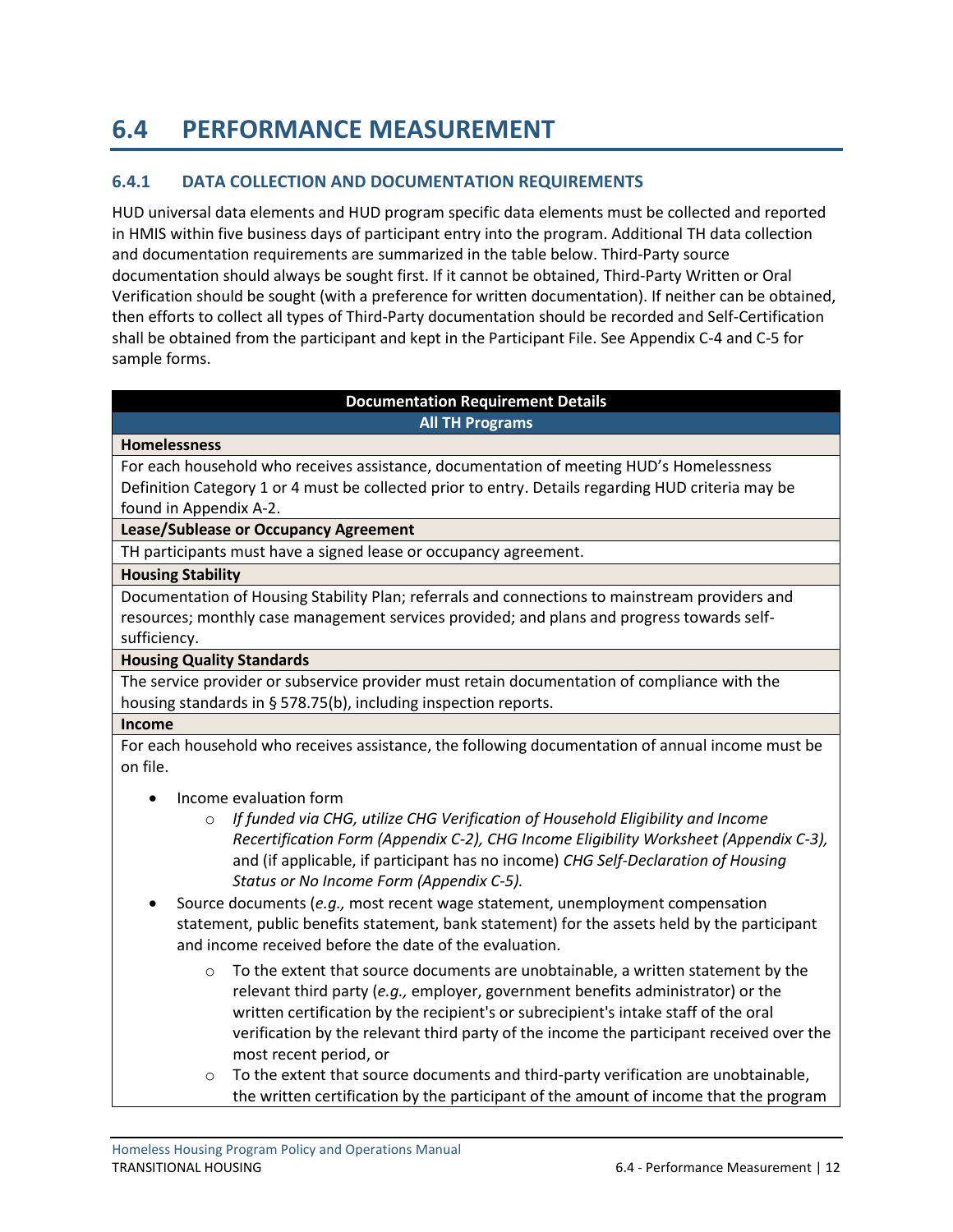participant is reasonably expected to receive over the 3-month period following the evaluation.

#### **Service and Assistance Records**

- Documentation of services and assistance provided to that participant, including evidence that the service provider or subservice provider has conducted an annual assessment of services for those participants that remain in the program for more than a year and adjusted the service package accordingly. Where applicable, compliance with the termination of assistance requirement.
- Documentation of the types of supportive services provided under the service provider's program and the amounts spent on those services. The service provider or subservice provider must keep record that these records were reviewed at least annually and that the service package offered to participants was adjusted as necessary.

#### <span id="page-15-0"></span>**6.4.1.1 DOCUMENTATION COLLECTION**

Programs should begin working with participants to collect documentation at enrollment. If documentation has not been collected within 45 days, programs are not required to terminate participants from the program, but they may elect to do so. If documentation is not required until sometime after enrollment, then programs may not terminate until 45 days after the documentation deadline. Programs must document their efforts to obtain eligibility documentation during this period and should only terminate participants as a last resort. Any information collected during this period should be updated in HMIS and any documentation collected should be scanned and uploaded into HMIS, so the participant record is as accurate as possible, and a more appropriate referral can be made.

# <span id="page-15-1"></span>**6.4.2 METRICS**

The following measures are typically used to evaluate the performance of Homeless Crisis Response System TH programs. Measures may be added or amended based on specific funding source requirements, CoC priorities, or evaluation strategies.

|                            | <b>Metric</b>                                                                 |
|----------------------------|-------------------------------------------------------------------------------|
| Category                   | <b>All Funding Sources</b>                                                    |
|                            | Percentage of vacancies filled by CE                                          |
|                            | Percentage of CE referrals accepted                                           |
|                            | Utilization rate of TH beds                                                   |
| <b>TH Program</b>          | Average length of time for households to move into units (days)               |
| <b>Outcomes</b>            | Percentage of exits to permanent housing                                      |
|                            | Percentage of households who return to homelessness within 2 years after      |
|                            | exit to permanent housing                                                     |
|                            | Percent of households that increase their income through any source from      |
|                            | project entry date to project exit                                            |
| <b>Data Collection and</b> | Percentage of HMIS data that is complete and accurate                         |
| <b>Reporting</b>           | Percentage of HMIS data that is entered within 5 days from initial collection |
| Contract                   | Percentage expenditure of funds                                               |
| <b>Management</b>          | Percentage of Contract Payment Requests submitted accurately and on time      |

Where practicable, the Program Outcomes above will also be evaluated to assess for the presence of any discrepancies or disparities across demographic categories (gender, race, ethnicity, and age tier).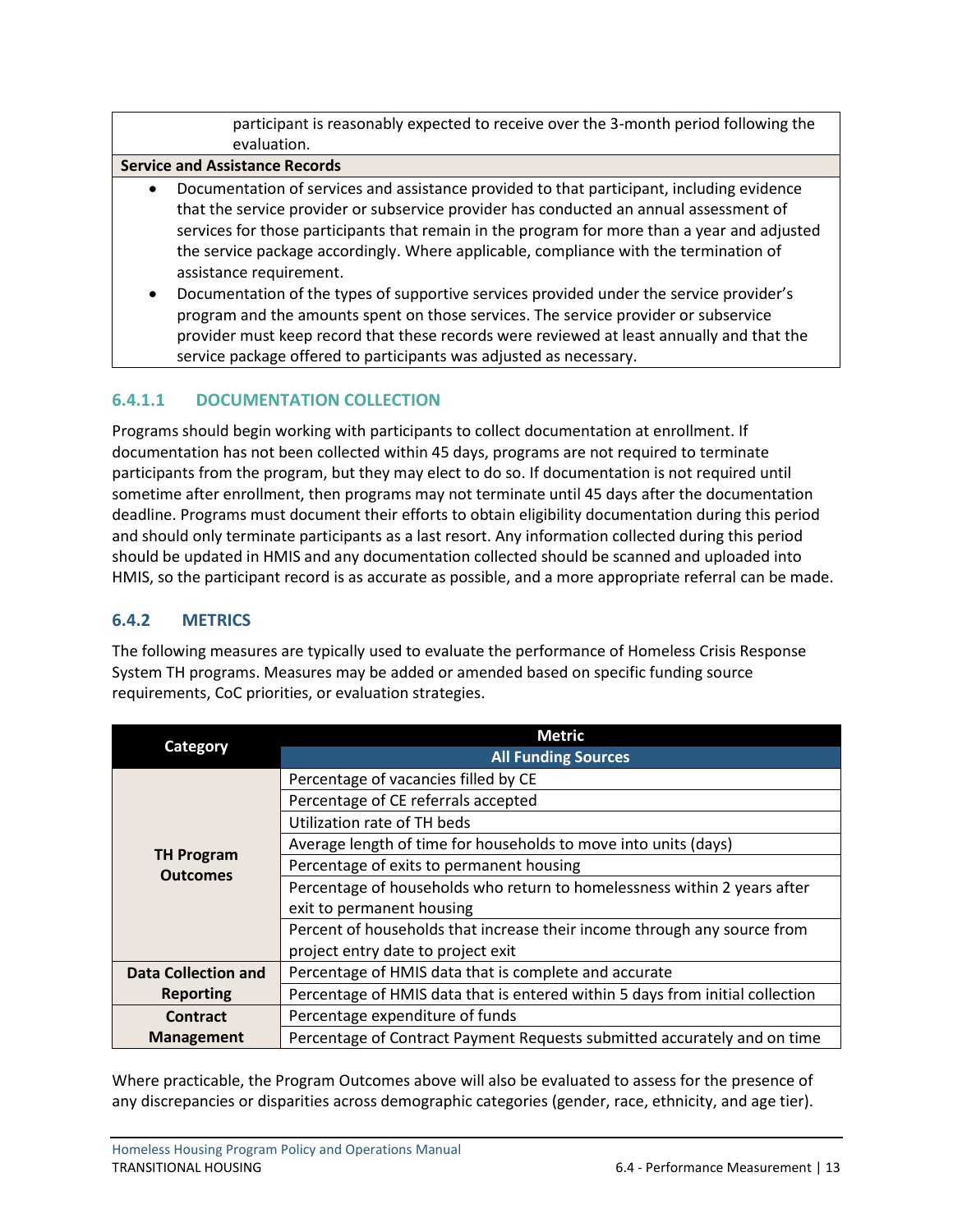# <span id="page-16-0"></span>**6.5 ELIGIBLE ACTIVITIES**

### <span id="page-16-1"></span>**6.5.1 ELIGIBLE ACTIVITIES OVERVIEW**

Eligible Transitional Housing expenses include case management and supportive services, program operation expenses, other program costs, and administrative expenses as necessary to provide interim housing and help participants move into permanent housing. Eligible cost categories are included in the table below.

| <b>Transitional Housing</b>                | CНG | Ş |
|--------------------------------------------|-----|---|
| <b>ELIGIBLE ACTIVITIES</b>                 |     |   |
| <b>Project Operations</b>                  |     |   |
| <b>Costs Associated with Payroll</b>       |     |   |
| <b>Housing Search and Placement</b>        | х   | х |
| <b>Housing Stability Case Management</b>   | x   | x |
| <b>HMIS Data Collection and Entry</b>      | x   | x |
| <b>Sub-Contracted Services</b>             | x   | x |
| <b>Supportive Service Costs</b>            |     |   |
| <b>Child Care</b>                          |     | х |
| Credit Repair - budgeting/money management |     | x |
| <b>Education Services</b>                  |     | x |
| <b>Employment Assistance</b>               |     | x |
| <b>Legal Services</b>                      |     | х |
| <b>Life Skills</b>                         |     | x |
| <b>Mediation</b>                           |     | x |
| <b>Mental Health Services</b>              |     | x |
| <b>Outpatient Health Services</b>          |     | x |
| <b>Substance Abuse Treatment Services</b>  |     | x |
| <b>Transportation</b>                      | x   | x |
| <b>Other Program Costs</b>                 |     |   |
| <b>General Liability Insurance</b>         | х   | х |
| <b>Office Internet</b>                     | x   | х |
| <b>Office Space</b>                        | x   | x |
| <b>Office Supplies</b>                     | х   | х |
| <b>Office Utilities</b>                    | x   | x |
| <b>Staff Training/Conference/Per Diem</b>  | x   | x |
| <b>Telephone</b>                           | x   | x |
| <b>Facility Support</b>                    |     |   |
| <b>Lease Payments</b>                      |     |   |
| <b>Lease/Rent on Facility</b>              | х   | х |
| <b>Hotel/Motel</b>                         | x   | x |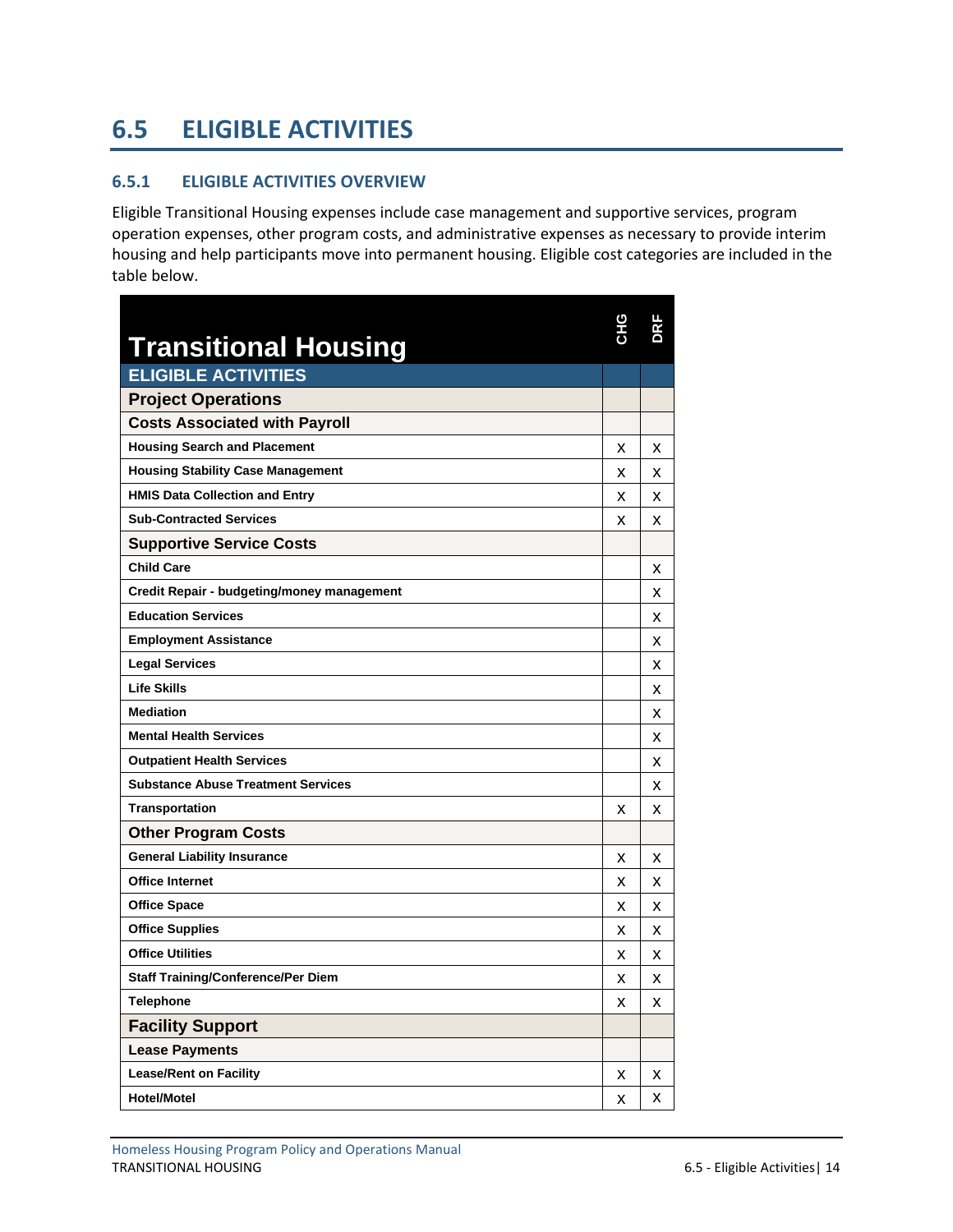| <b>Transitional Housing</b>                       | <b>CHG</b> | ΒĪ |
|---------------------------------------------------|------------|----|
| <b>Move-in Costs to Permanent Housing</b>         | x          | x  |
| <b>Other Facility Costs</b>                       |            |    |
| <b>Facility Equipment and Supplies</b>            | x          | x  |
| <b>Facility Janitorial</b>                        | x          | x  |
| <b>Facility Maintenance/Repair</b>                | x          | x  |
| <b>Facility Security</b>                          | x          | x  |
| <b>Food served in Facility</b>                    | x          | x  |
| Off-Site and Residential Facility Management Fees | x          |    |
| <b>Other Costs to Secure Permanent Housing</b>    | x          | x  |
| <b>Property Insurance</b>                         | x          | x  |
| <b>Transportation to the Facility</b>             | x          | x  |
| <b>Utilities</b>                                  | x          | x  |
| <b>Administrative Expenses</b>                    |            |    |
| <b>Advertising</b>                                |            | x  |
| <b>Communications</b>                             |            | x  |
| <b>Facilities Maintenance &amp; Repairs</b>       |            | x  |
| <b>Insurance</b>                                  |            | x  |
| <b>Machinery &amp; Equipment</b>                  |            | x  |
| <b>Office &amp; Operating Supplies</b>            |            | x  |
| <b>Personnel Salaries &amp; Benefits</b>          |            | x  |
| <b>Professional Services</b>                      |            | x  |
| <b>Public Utilities</b>                           |            | x  |
| <b>Small Tools &amp; Minor Equipment</b>          |            | x  |

# <span id="page-17-0"></span>**6.5.2 DETAILED ELIGIBLE ACTIVITIES: SPECIFIC TO FUNDING SOURCE**

#### <span id="page-17-1"></span>**6.5.2.1 CHG-FUNDED TRANSITIONAL HOUSING ELIGIBLE EXPENSES**

Eligible CHG-funded Emergency Shelter activities are summarized in the table below.

# **CHG-Funded Program Eligible Costs**

|           | <b>Operations</b>                                                                                |  |  |
|-----------|--------------------------------------------------------------------------------------------------|--|--|
|           | <b>Costs Associated with Payroll</b>                                                             |  |  |
| $\bullet$ | Housing Search and Placement Services: services or activities designed to assist households in   |  |  |
|           | locating, obtaining, and retaining suitable housing, tenant counseling, assisting households to  |  |  |
|           | understand leases, inspections, securing utilities, making moving arrangements, and              |  |  |
|           | representative payee services concerning rent and utilities.                                     |  |  |
|           | Includes intake and assessment (time spent assessing a household), whether or not the<br>$\circ$ |  |  |

- household is determined eligible
- o Includes mediation and outreach to property owners/landlords related to locating or retaining housing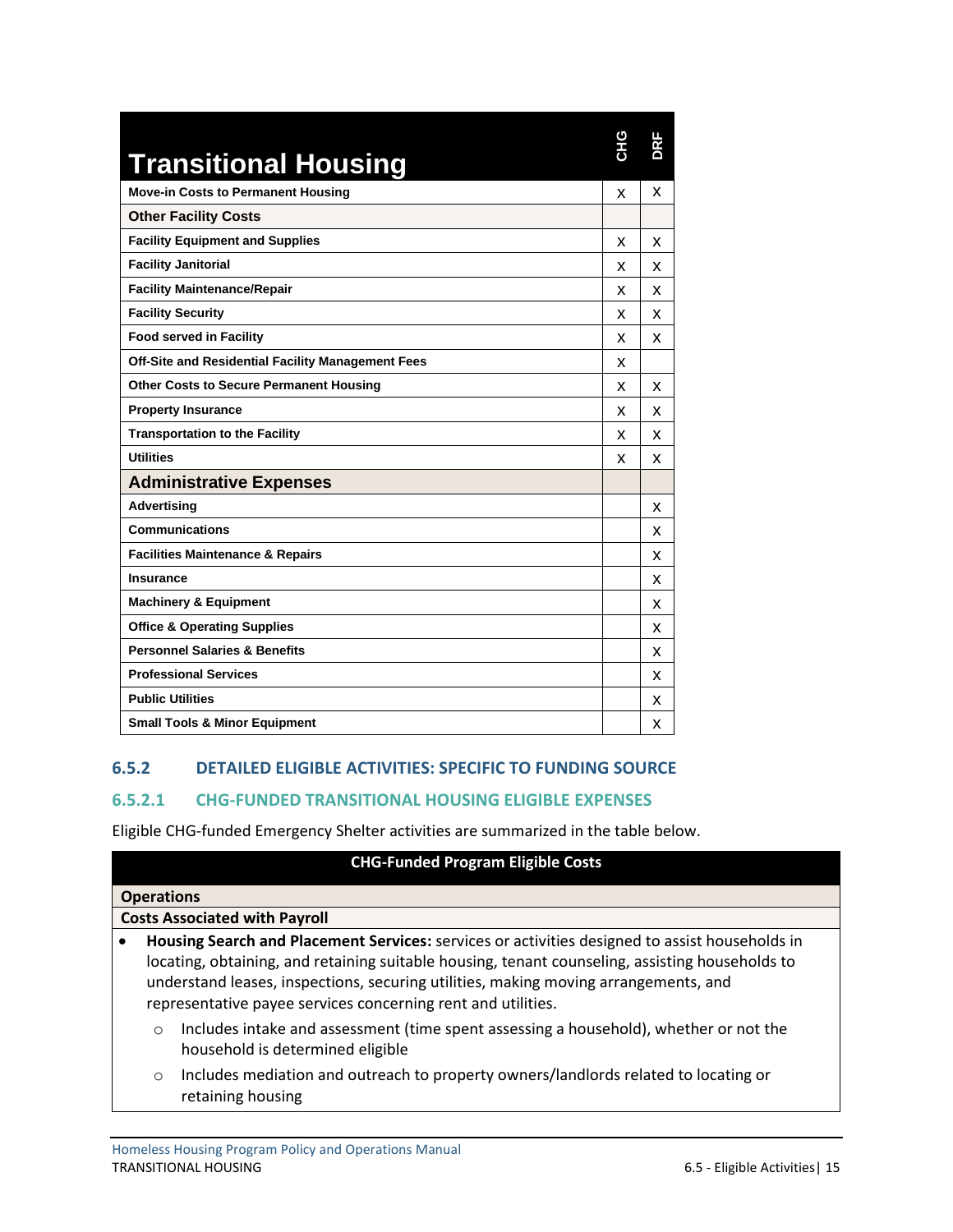- **Housing Stability Case Management:** This includes developing an individualized housing and service plan, monitoring and evaluating household progress, identifying creative and immediate housing solutions outside of the traditional homeless service system (Diversion), SSI/SSDI Outreach, Access, and Recovery (SOAR), and assuring that households' rights are protected.
- **HMIS Data Collection and Entry:** staff and benefits for activity; must be directly attributable to project
- **Sub-Contracted Services:** includes temporary employees contracted through an agency or thirdparty providers paid by the service provide to provide direct service.
- **Other costs:** as approved in advance by the County and Commerce

## **Supportive Service Costs**

• **Transportation**

# **Other Program Costs**

- **General Liability Insurance**: also includes automobile insurance
- **Office Internet, Space, Supplies, Utilities, and Phone:** when directly attributable to the project
- **Training or Conferences**: related to service delivery, including travel and per diem

## **Facility Support**

## **Lease Payments**

- **Lease/Rent on Facility:** Cost of lease/rent for a facility used as emergency shelter.
- **Hotel/Motel:** When used as shelter or waiting for an HQS inspection on a unit.
- **Move-in Costs to Permanent Housing:** Cost of security deposit, first/last month's rent to secure a permanent housing unit

#### **Other Facility Costs**

- **Facility Equipment and Supplies:** Essential items for the operation of shelter such as common-use toiletries, bedding, mats, cots, towels, microwave, etc.
- **Facility Janitorial:** Salaries and benefits associated with providing building janitorial services
- **Facility Maintenance and Repairs:** Includes janitorial/cleaning supplies, pest control, fire safety, materials and contract or staff maintenance salaries/benefits associated with providing the maintenance, mileage for maintenance staff
	- o Maintenance activities include cleaning activities, protective or preventative measures to keep a building, its systems and its grounds in working order and replacement of existing appliances or objects that are not fixtures or part of the building. Maintenance activities should fix, but not make improvements that would add value to the building
	- o Maintenance activities do not include the repair or replacement of fixtures or parts of the building. A fixture is an object that is physically attached to the building and cannot be removed without damage to the building. Fixtures also include, but are not limited to kitchen cabinets, built-in shelves, toilets, light fixtures, staircases, crown molding, sinks, and bathtubs. Maintenance activities do not include the installment or replacement of systems designed for occupant comfort and safety such as HVAC, electrical or mechanical systems, sanitation, fire suppression, and plumbing.
- **Facility Security:** Salaries and benefits associated with providing building security
- **Food Served in Facility**
- **Off-site and Residential Facility Management Fees:** Related to the operation of the emergency shelter
- **Other Costs to Secure Permanent Housing:** Includes application fees, background checks, credit check fees, utility deposits, and costs of urinalyses for drug testing of household members if necessary/required for housing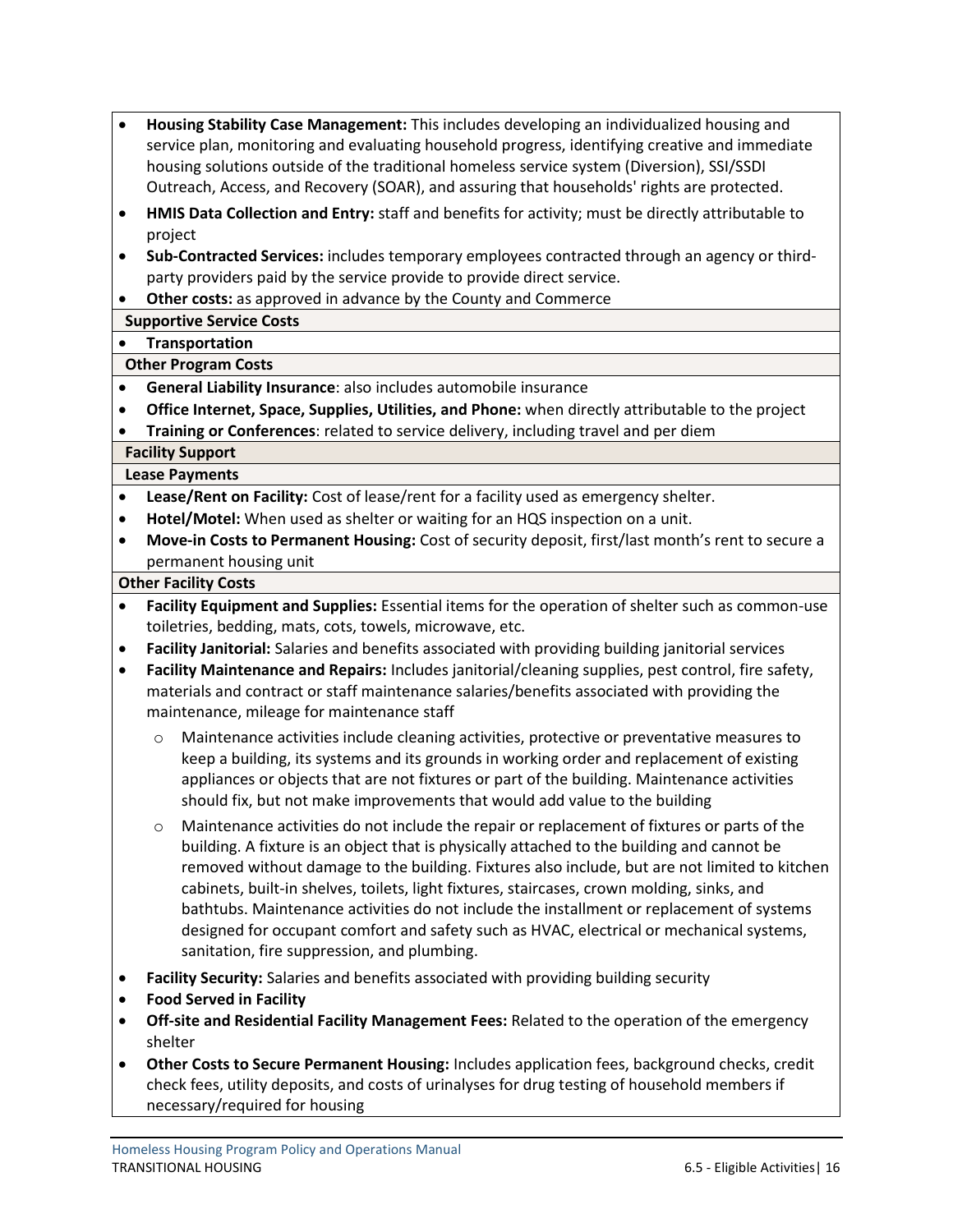- **Property Insurance:** For the emergency shelter building (mortgage insurance is not eligible)
- **Transportation to the Facility:** Directly related to the transportation of eligible households (bus tokens/tickets, fuel for shelter van)
- **Utilities:** Includes gas/propane, phone, electric, internet, water and sewer, garbage removal

## <span id="page-19-0"></span>**6.5.2.2 DRF-FUNDED TRANSITIONAL HOUSING ELIGIBLE EXPENSES**

Eligible DRF-funded Transitional Housing activities are summarized in the table below. Other costs may be approved by the County on a case-by-case basis. Please contact PCHS Homeless Programs for further information.

#### **DRF-Funded Program Eligible Costs**

#### **Operations**

#### **Costs Associated with Payroll**

- **Housing Search and Placement Services:** services or activities designed to assist households in locating, obtaining, and retaining suitable housing, tenant counseling, assisting households to understand leases, inspections, securing utilities, making moving arrangements, and representative payee services concerning rent and utilities.
	- o Includes intake and assessment (time spent assessing a household), whether or not the household is determined eligible
	- o Includes mediation and outreach to property owners/landlords related to locating or retaining housing
- **Housing Stability Services:** This includes developing an individualized housing and service plan, monitoring and evaluating household progress, identifying creative and immediate housing solutions outside of the traditional homeless service system (Diversion), SSI/SSDI Outreach, Access, and Recovery (SOAR), and assuring that households' rights are protected.
- **HMIS Data Collection and Entry:** staff and benefits for activity; must be directly attributable to project
- **Sub-Contracted Services:** includes temporary employees contracted through an agency or thirdparty providers paid by the service provide to provide direct service.
- **Other costs:** as approved in advance by the County

**Supportive Service Costs** – All activities below MUST be directly related to a household's ability to obtain or maintain permanent housing.

- **Child Care:** The costs of establishing and operating childcare, and providing childcare vouchers, for children from families experiencing homelessness, including providing meals and snacks, and comprehensive and coordinated developmental activities, are eligible.
	- $\circ$  The childcare center must be licensed by the jurisdiction in which it operates in order for its costs to be eligible.
	- o Children must be under the age of 13, unless they are disabled children. Disabled children must be under the age of 18.
- **Credit Repair:** including budgeting or money management
- **Education Services:** The costs of improving knowledge and basic educational skills are eligible. Services may include instruction or training in consumer education, health education, substance abuse prevention, literacy, English as a Second Language, and General Educational Development (GED).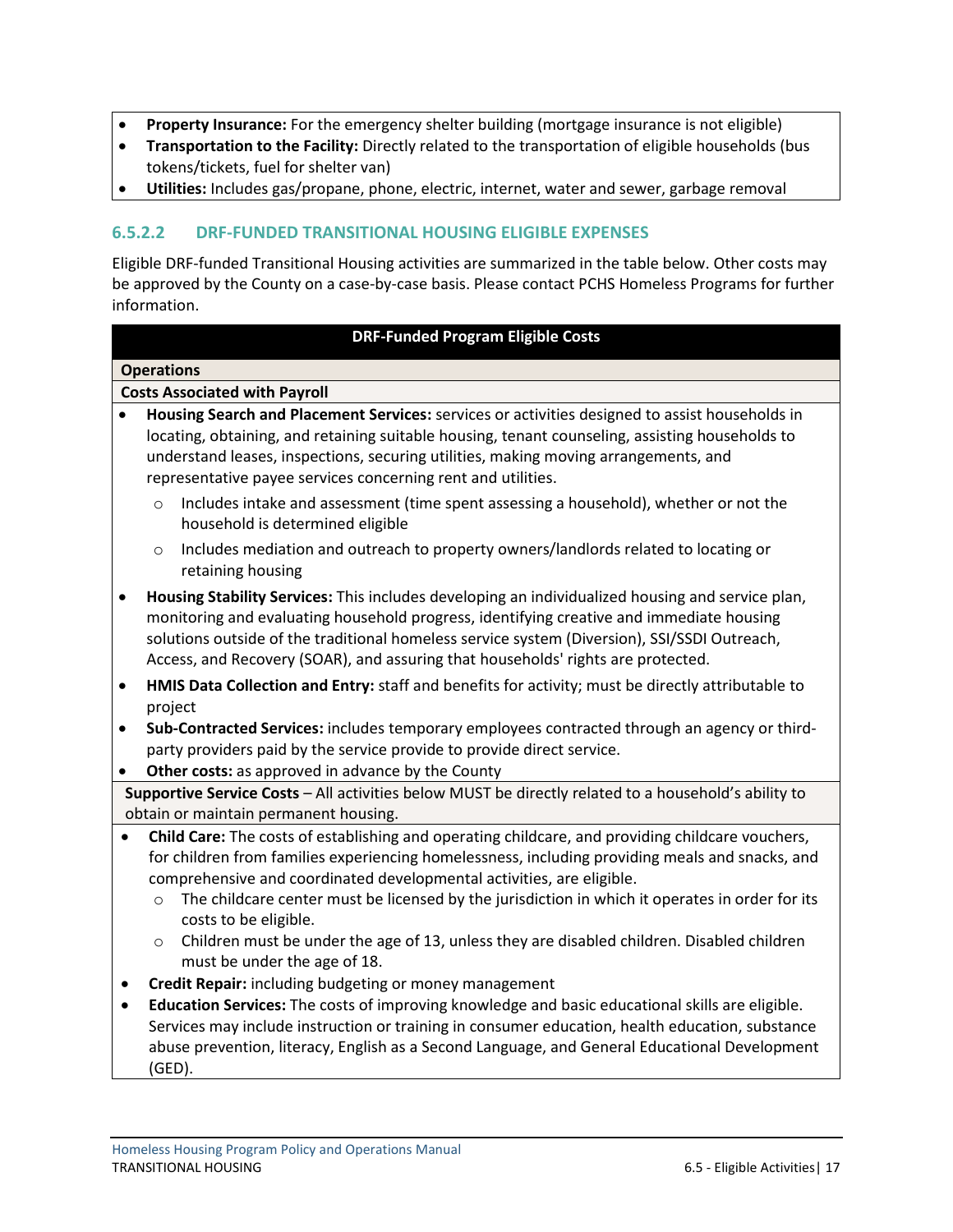- o Component services or activities are screening, assessment and testing; individual or group instruction; tutoring; provision of books, supplies, and instructional material; counseling; and referral to community resources.
- **Employment Assistance:** The costs of establishing and operating employment assistance and job training programs are eligible, including classroom, online and/or computer instruction, on-thejob instruction, services that assist individuals in securing employment, acquiring learning skills, and/or increasing earning potential. The cost of providing reasonable stipends to participants in employment assistance and job training programs is also an eligible cost.
	- o Learning skills include those skills that can be used to secure and retain a job, including the acquisition of vocational licenses and/or certificates. Services that assist individuals in securing employment consist of:
		- Employment screening, assessment, or testing
		- Structured job skills and job-seeking skills
		- Special training and tutoring, including literacy training and pre-vocational training
		- Books and instructional material
		- Counseling or job coaching
		- Referral to community resources
- **Legal Services:** Eligible costs are the fees charged by licensed attorneys and by person(s) under the supervision of licensed attorneys, for advice and representation in matters that interfere with the homeless individual or family's ability to obtain and retain housing.
- **Life Skills**
- **Mediation**
- **Mental Health Services:** Eligible costs are the direct outpatient treatment of mental health conditions that are provided by licensed professionals. Component services are crisis interventions; counseling; individual, family, or group therapy sessions; the prescription of psychotropic medications or explanations about the use and management of medications; and combinations of therapeutic approaches to address multiple problems.
- **Outpatient Health Services:** Eligible costs are the direct outpatient treatment of medical conditions when provided by licensed medical professionals including:
	- $\circ$  Providing an analysis or assessment of an individual's health problems and the development of a treatment plan
	- o Assisting individuals to understand their health needs
	- $\circ$  Providing directly or assisting individuals to obtain and utilize appropriate medical treatment
	- o Preventive medical care and health maintenance services, including in-home health services and emergency medical services
	- o Provision of appropriate medication
	- o Providing follow-up services
	- o Preventive and non-cosmetic dental care
- **Substance Abuse Treatment Services:** The costs of participant intake and assessment, outpatient treatment, group and individual counseling, and drug testing are eligible. Inpatient detoxification and other inpatient drug or alcohol treatment are ineligible.
- **Transportation** includes costs for client transportation, reimbursement for staff travel to meet with or assist a client
	- o Bus tickets/token or pass
	- o Reimbursement or direct payment for gas (client)
	- o Reimbursement for mileage (staff)
	- o Gas cards are NOT eligible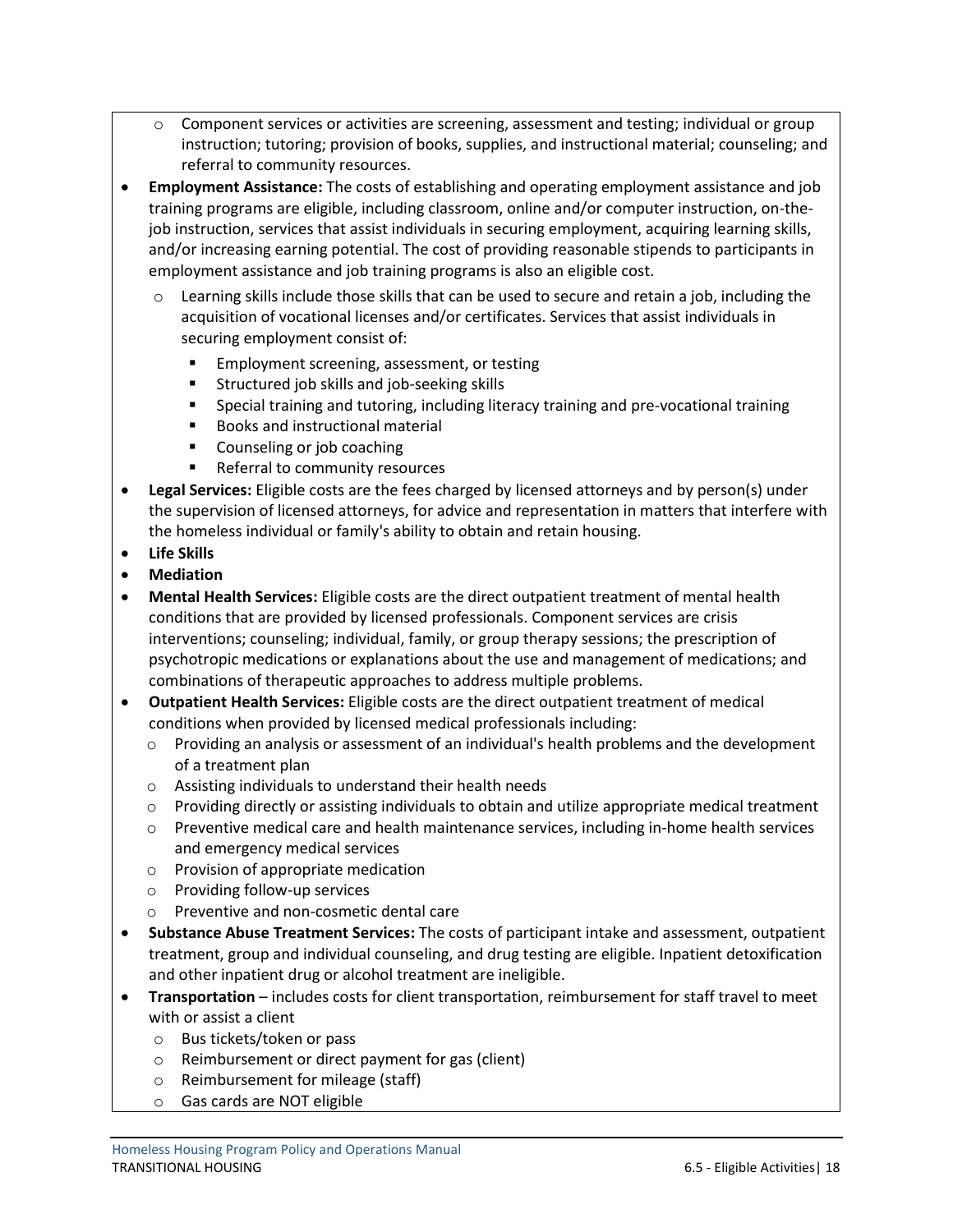**Other costs:** as approved in advance by the County

#### **Other Program Costs**

- **General Liability Insurance**: also includes automobile insurance
- **Office Internet, Space, Supplies, Utilities, and Phone:** when directly attributable to the project
- **Training or Conferences**: related to service delivery, including travel and per diem
- **Other costs** as approved by the County.

# **Facility Support**

#### **Lease Payments**

- **Lease/Rent on Facility:** Cost of lease/rent for a facility used as emergency shelter.
- **Hotel/Motel:** When used as shelter or waiting for an HQS inspection on a unit.
- **Move-in Costs to Permanent Housing:** Cost of security deposit, first/last month's rent to secure a permanent housing unit
- **Other costs:** as approved in advance by the County

#### **Other Facility Costs**

- **Facility Equipment and Supplies:** Essential items for the operation of shelter such as common-use toiletries, bedding, mats, cots, towels, microwave, etc.
- **Facility Janitorial:** Salaries and benefits associated with providing building janitorial services
- **Facility Maintenance and Repairs:** Includes janitorial/cleaning supplies, pest control, fire safety, materials and contract or staff maintenance salaries/benefits associated with providing the maintenance, mileage for maintenance staff
	- o Maintenance activities include cleaning activities, protective or preventative measures to keep a building, its systems and its grounds in working order and replacement of existing appliances or objects that are not fixtures or part of the building. Maintenance activities should fix, but not make improvements that would add value to the building
	- o Maintenance activities do not include the repair or replacement of fixtures or parts of the building. A fixture is an object that is physically attached to the building and cannot be removed without damage to the building. Fixtures also include, but are not limited to kitchen cabinets, built-in shelves, toilets, light fixtures, staircases, crown molding, sinks, and bathtubs. Maintenance activities do not include the installment or replacement of systems designed for occupant comfort and safety such as HVAC, electrical or mechanical systems, sanitation, fire suppression, and plumbing.
- **Facility Security:** Salaries and benefits associated with providing building security
- **Food Served in Facility**
- **Off-site and Residential Facility Management Fees:** Related to the operation of the emergency shelter
- **Other Costs to Secure Permanent Housing:** Includes application fees, background checks, credit check fees, utility deposits, and costs of urinalyses for drug testing of household members if necessary/required for housing
- **Property Insurance:** For the emergency shelter building (mortgage insurance is not eligible)
- **Transportation to the Facility:** Directly related to the transportation of eligible households (bus tokens/tickets, fuel for shelter van)
- **Utilities:** Includes gas/propane, phone, electric, internet, water and sewer, garbage removal
- **Other costs:** as approved in advance by the County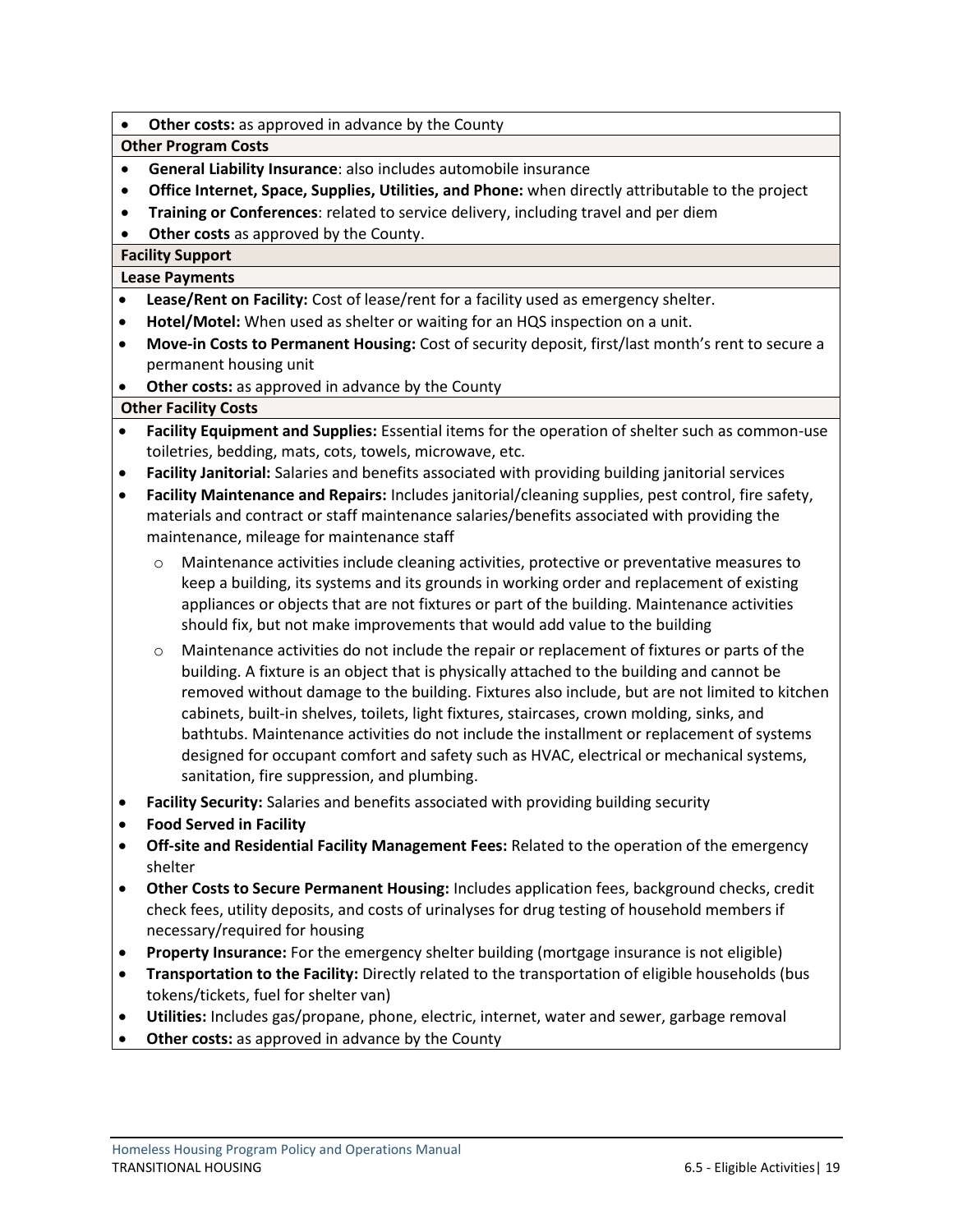#### **Administrative Expenses**

Administrative Expense are costs an organization incurs that are not directly charged to a specific function or program but are related to the organization as a whole. Administrative Expenses may not exceed 10% of the Direct Program costs (Rental Assistance + Program Operations). Costs may include:

- **Advertising**
- **Communications**
- **Facilities Maintenance & Repairs**
- **Insurance**
- **Machinery & Equipment**
- **Office & Operating Supplies**
- **Personnel Salaries & Benefits**, including:
	- o Executive Staff
	- o Human Resources
	- o Accounting
	- o Legal
- **Professional Services**
- **Public Utilities**
- **Small Tools & Minor Equipment**
- **Other costs:** as approved in advance by the County

#### <span id="page-22-0"></span>**6.5.3 INDIRECT COSTS**

Indirect costs eligibility varies by funding source. Indirect costs are eligible within DRF funding awards. Indirect costs are not eligible expenses under CHG funding.

Service providers with an approved federally negotiated indirect cost rate may charge Indirect Costs to their awards. Indirect costs are defined a[t 2 CFR 200.413](https://www.ecfr.gov/current/title-2/subtitle-A/chapter-II/part-200/subpart-E/subject-group-ECFRd93f2a98b1f6455/section-200.413) and [200.414.](https://www.ecfr.gov/current/title-2/subtitle-A/chapter-II/part-200/subpart-E/subject-group-ECFRd93f2a98b1f6455/section-200.414) Service providers that do not have an approved federally negotiated indirect cost rate may charge an Indirect Costs rate of 10% of modified total direct costs, per [2 CFR 200.414\(f\).](https://www.ecfr.gov/current/title-2/subtitle-A/chapter-II/part-200/subpart-E/subject-group-ECFRd93f2a98b1f6455/section-200.414#p-200.414(f)) Service providers may not apply indirect costs to rental assistance or leasing costs.

#### <span id="page-22-1"></span>**6.5.4 SUBMITTING FOR COST REIMURSEMENT**

Pierce County administers its grants on a cost reimbursement basis only. Service providers may only request reimbursement for eligible costs (as defined in this section, by fund source) and for which they have included in their contract budget. Requests for reimbursement must be submitted on the Countyprovided invoice document, called a Contract Payment Request form (CPR). CPRs must be submitted to [PCCCHMLSInv@piercecountywa.gov](mailto:PCCCHMLSInv@piercecountywa.gov) within 21 working days following the month in which the expenditures were incurred. The submission of incomplete or inaccurate information may delay the reimbursement process.

The expectation for supporting documentation for reimbursement of costs will be determined by the service provider's fiscal and accounting infrastructure:

• **For service providers that have an accounting system or software** that produces expense reports, the expectation would be an expense report with all costs easily identified, where costs requested for reimbursement are clearly classified from other agency costs, is required. Attach this report to the reimbursement request. The Provider will retain documents and actual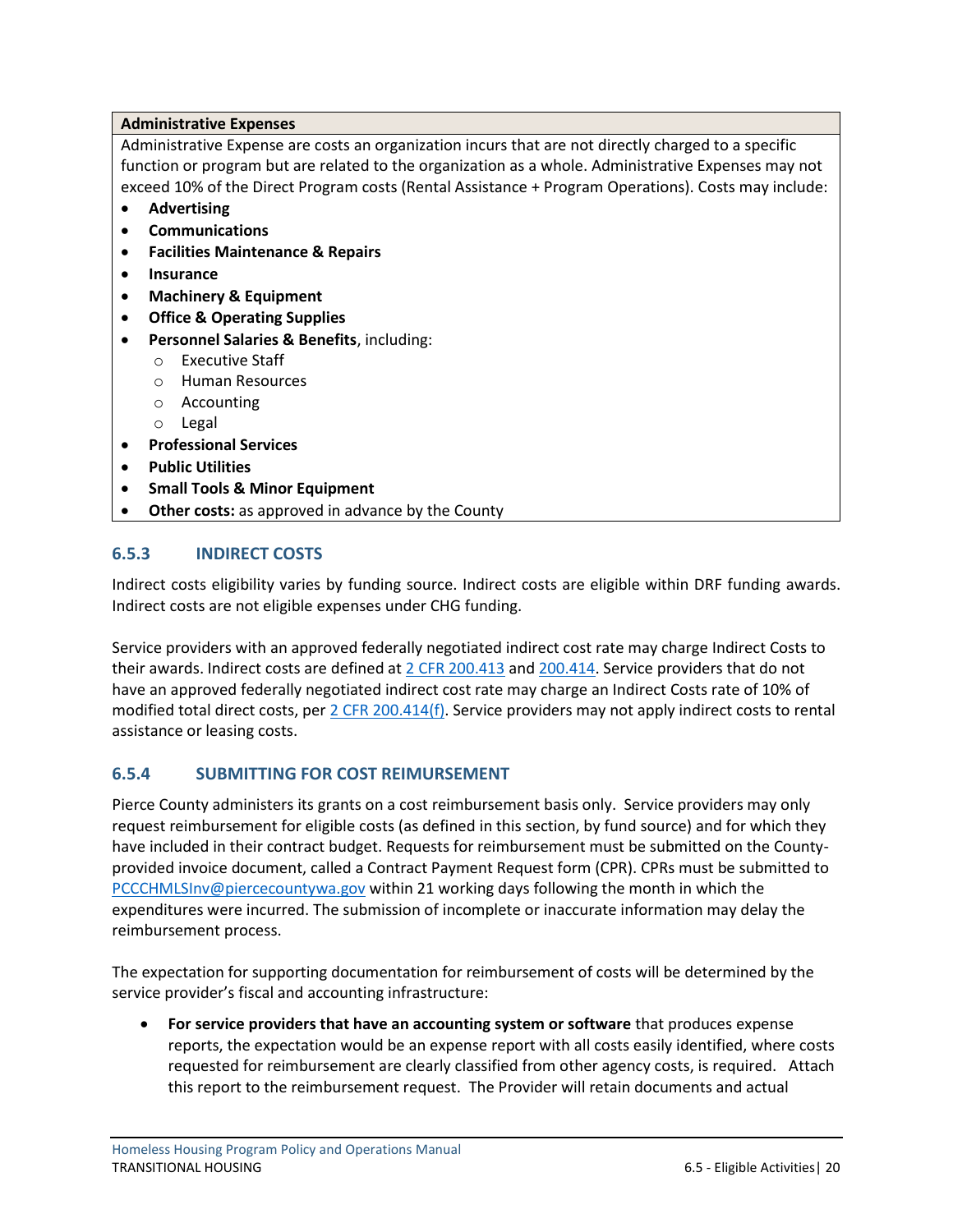receipts reflected in the expense report and be available for monitoring from Pierce County Human Services Contract Monitors, State Auditors and Federal Reviews as applicable.

• **For Providers that do not have an accounting system or software** that produces expense reports, the expectation is copies of receipts, and paid invoices will be provided with each payment request. The Provider will retain the original documents and actual receipts to be available for monitoring from Pierce County Human Services Contract Monitors, State Auditors and Federal Reviews as applicable.

**All service providers** are to complete the Salaries and Benefits Tab in the invoice template to clearly identify the portion of employee costs being requested. Proof that employees worked for the agency during the time period of the reimbursement request is required, so pay stubs (redact personal information) or a payroll report is required in addition to completing the Salaries and Benefits tab.